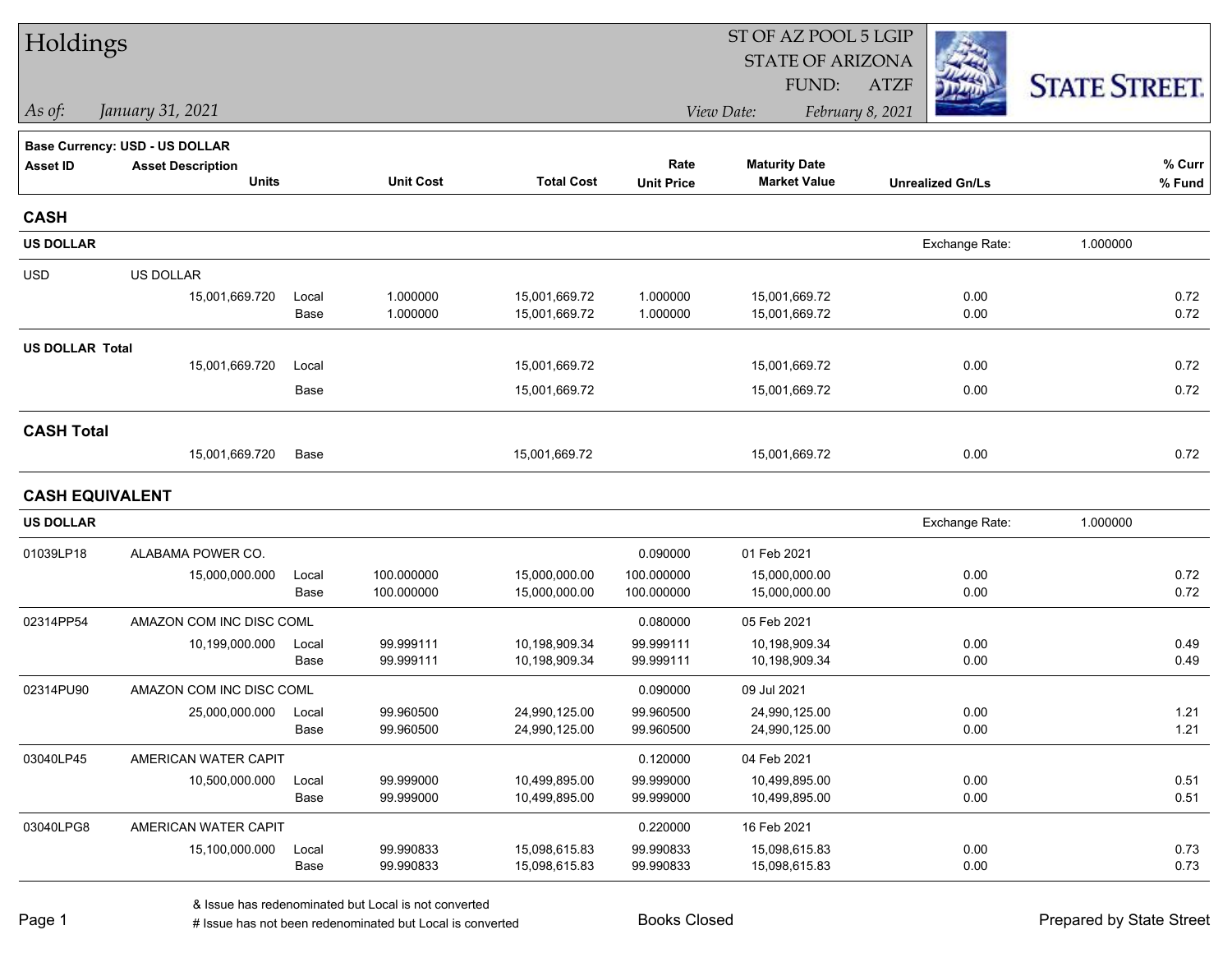| Holdings        |                                       |       |                  | ST OF AZ POOL 5 LGIP |                   |                         |                         |                      |  |
|-----------------|---------------------------------------|-------|------------------|----------------------|-------------------|-------------------------|-------------------------|----------------------|--|
|                 |                                       |       |                  |                      |                   | <b>STATE OF ARIZONA</b> |                         |                      |  |
|                 |                                       |       |                  |                      |                   | FUND:                   | <b>ATZF</b>             | <b>STATE STREET.</b> |  |
| As of:          | January 31, 2021                      |       |                  |                      |                   | View Date:              | February 8, 2021        |                      |  |
|                 | <b>Base Currency: USD - US DOLLAR</b> |       |                  |                      |                   |                         |                         |                      |  |
| <b>Asset ID</b> | <b>Asset Description</b>              |       |                  |                      | Rate              | <b>Maturity Date</b>    |                         | % Curr               |  |
|                 | <b>Units</b>                          |       | <b>Unit Cost</b> | <b>Total Cost</b>    | <b>Unit Price</b> | <b>Market Value</b>     | <b>Unrealized Gn/Ls</b> | % Fund               |  |
| 03040LQ93       | AMERICAN WATER CAPIT                  |       |                  |                      | 0.220000          | 09 Mar 2021             |                         |                      |  |
|                 | 10,000,000.000                        | Local | 99.978000        | 9,997,800.00         | 99.978000         | 9,997,800.00            | 0.00                    | 0.48                 |  |
|                 |                                       | Base  | 99.978000        | 9,997,800.00         | 99.978000         | 9,997,800.00            | 0.00                    | 0.48                 |  |
| 03785DPG5       | APPLE INC                             |       |                  |                      | 0.100000          | 16 Feb 2021             |                         |                      |  |
|                 | 25,000,000.000                        | Local | 99.995833        | 24,998,958.33        | 99.995833         | 24,998,958.33           | 0.00                    | 1.21                 |  |
|                 |                                       | Base  | 99.995833        | 24,998,958.33        | 99.995833         | 24,998,958.33           | 0.00                    | 1.21                 |  |
| 03785DSQ0       | <b>APPLE INC</b>                      |       |                  |                      | 0.090000          | 24 May 2021             |                         |                      |  |
|                 | 25,000,000.000                        | Local | 99.972000        | 24,993,000.00        | 99.966711         | 24,991,677.75           | $-1,322.25$             | 1.21                 |  |
|                 |                                       | Base  | 99.972000        | 24,993,000.00        | 99.966711         | 24,991,677.75           | $-1,322.25$             | 1.21                 |  |
| 04821TPR0       | ATLANTIC ASSET SECUR                  |       |                  |                      | 0.210000          | 25 Feb 2021             |                         |                      |  |
|                 | 10,000,000.000                        | Local | 99.986000        | 9,998,600.00         | 99.986000         | 9,998,600.00            | 0.00                    | 0.48                 |  |
|                 |                                       | Base  | 99.986000        | 9,998,600.00         | 99.986000         | 9,998,600.00            | 0.00                    | 0.48                 |  |
| 06367C3D7       | <b>BANK OF MONTREAL-</b>              |       |                  |                      | 0.200000          | 17 Feb 2021             |                         |                      |  |
|                 | 25,000,000.000                        | Local | 100.000000       | 25,000,000.00        | 100.000000        | 25,000,000.00           | 0.00                    | 1.21                 |  |
|                 |                                       | Base  | 100.000000       | 25,000,000.00        | 100.000000        | 25,000,000.00           | 0.00                    | 1.21                 |  |
| 06367C5Z6       | <b>BANK OF MONTREAL-</b>              |       |                  |                      | 0.190000          | 07 Jul 2021             |                         |                      |  |
|                 | 15,000,000.000                        | Local | 100.000000       | 15,000,000.00        | 100.013000        | 15,001,950.00           | 1,950.00                | 0.72                 |  |
|                 |                                       | Base  | 100.000000       | 15,000,000.00        | 100.013000        | 15,001,950.00           | 1,950.00                | 0.72                 |  |
| 07010JPA3       | <b>BASIN ELEC PWR COOP</b>            |       |                  |                      | 0.150000          | 10 Feb 2021             |                         |                      |  |
|                 | 10,000,000.000                        | Local | 99.996250        | 9,999,624.99         | 99.996250         | 9,999,624.99            | 0.00                    | 0.48                 |  |
|                 |                                       | Base  | 99.996250        | 9,999,624.99         | 99.996250         | 9,999,624.99            | 0.00                    | 0.48                 |  |
| 07010JPC9       | <b>BASIN ELEC PWR COOP</b>            |       |                  |                      | 0.150000          | 12 Feb 2021             |                         |                      |  |
|                 | 15,000,000.000                        | Local | 99.995417        | 14,999,312.48        | 99.995417         | 14,999,312.48           | 0.00                    | 0.72                 |  |
|                 |                                       | Base  | 99.995417        | 14,999,312.48        | 99.995417         | 14,999,312.48           | 0.00                    | 0.72                 |  |
| 07010JPG0       | <b>BASIN ELEC PWR COOP</b>            |       |                  |                      | 0.180000          | 16 Feb 2021             |                         |                      |  |
|                 | 15,000,000.000                        | Local | 99.992500        | 14,998,875.00        | 99.992500         | 14,998,875.00           | 0.00                    | 0.72                 |  |
|                 |                                       | Base  | 99.992500        | 14,998,875.00        | 99.992500         | 14,998,875.00           | 0.00                    | 0.72                 |  |
| 07644AQ15       | BEDFORD ROW FDG CORP                  |       |                  |                      | 0.180000          | 01 Mar 2021             |                         |                      |  |
|                 | 15,000,000.000                        | Local | 99.986000        | 14,997,900.00        | 99.986000         | 14,997,900.00           | 0.00                    | 0.72                 |  |
|                 |                                       | Base  | 99.986000        | 14,997,900.00        | 99.986000         | 14,997,900.00           | 0.00                    | 0.72                 |  |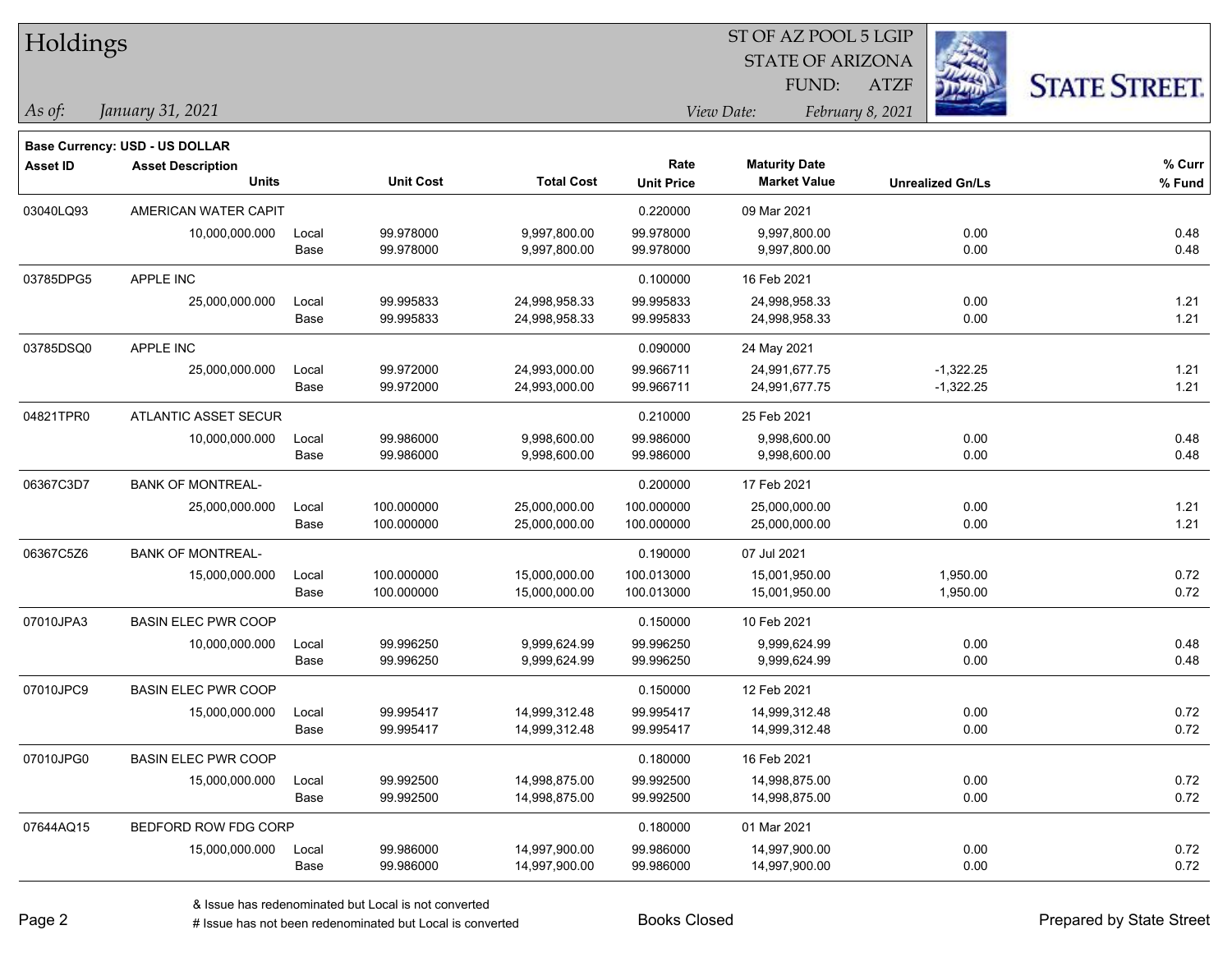| Holdings        |                                       |       |                  | ST OF AZ POOL 5 LGIP |                   |                         |                         |                      |  |
|-----------------|---------------------------------------|-------|------------------|----------------------|-------------------|-------------------------|-------------------------|----------------------|--|
|                 |                                       |       |                  |                      |                   | <b>STATE OF ARIZONA</b> |                         |                      |  |
|                 |                                       |       |                  |                      |                   | FUND:                   | <b>ATZF</b>             | <b>STATE STREET.</b> |  |
| As of:          | January 31, 2021                      |       |                  |                      |                   | View Date:              | February 8, 2021        |                      |  |
|                 | <b>Base Currency: USD - US DOLLAR</b> |       |                  |                      |                   |                         |                         |                      |  |
| <b>Asset ID</b> | <b>Asset Description</b>              |       |                  |                      | Rate              | <b>Maturity Date</b>    |                         | % Curr               |  |
|                 | <b>Units</b>                          |       | <b>Unit Cost</b> | <b>Total Cost</b>    | <b>Unit Price</b> | <b>Market Value</b>     | <b>Unrealized Gn/Ls</b> | % Fund               |  |
| 07644AQ98       | BEDFORD ROW FDG CORP                  |       |                  |                      | 0.130000          | 09 Mar 2021             |                         |                      |  |
|                 | 9,250,000.000                         | Local | 99.987000        | 9,248,797.50         | 99.987000         | 9,248,797.50            |                         | 0.45<br>0.00         |  |
|                 |                                       | Base  | 99.987000        | 9,248,797.50         | 99.987000         | 9,248,797.50            |                         | 0.45<br>0.00         |  |
| 07644AQ98       | BEDFORD ROW FDG CORP                  |       |                  |                      | 0.220000          | 09 Mar 2021             |                         |                      |  |
|                 | 5,000,000.000                         | Local | 99.978000        | 4,998,900.00         | 99.978000         | 4,998,900.00            |                         | 0.24<br>0.00         |  |
|                 |                                       | Base  | 99.978000        | 4,998,900.00         | 99.978000         | 4,998,900.00            |                         | 0.24<br>0.00         |  |
| 07644AQW7       | BEDFORD ROW FDG CORP                  |       |                  |                      | 0.230000          | 30 Mar 2021             |                         |                      |  |
|                 | 10,000,000.000                        | Local | 99.963583        | 9,996,358.33         | 99.963583         | 9,996,358.33            |                         | 0.48<br>0.00         |  |
|                 |                                       | Base  | 99.963583        | 9,996,358.33         | 99.963583         | 9,996,358.33            |                         | 0.48<br>0.00         |  |
| 07645RCS3       | BEDFORD ROW FDG CORP                  |       |                  |                      | 0.288630          | 20 Sep 2021             |                         |                      |  |
|                 | 10,000,000.000                        | Local | 100.000000       | 10,000,000.00        | 100.013000        | 10,001,300.00           | 1,300.00                | 0.48                 |  |
|                 |                                       | Base  | 100.000000       | 10,000,000.00        | 100.013000        | 10,001,300.00           | 1,300.00                | 0.48                 |  |
| 1247P2R89       | CAFCO LLC                             |       |                  |                      | 0.180000          | 08 Apr 2021             |                         |                      |  |
|                 | 15,808,000.000                        | Local | 99.967000        | 15,802,783.36        | 99.967000         | 15,802,783.36           |                         | 0.76<br>0.00         |  |
|                 |                                       | Base  | 99.967000        | 15,802,783.36        | 99.967000         | 15,802,783.36           |                         | 0.76<br>0.00         |  |
| 1247P2RW6       | CAFCO LLC                             |       |                  |                      | 0.170000          | 30 Apr 2021             |                         |                      |  |
|                 | 25,000,000.000                        | Local | 99.958444        | 24,989,611.11        | 99.958444         | 24,989,611.11           |                         | 1.21<br>0.00         |  |
|                 |                                       | Base  | 99.958444        | 24,989,611.11        | 99.958444         | 24,989,611.11           |                         | 1.21<br>0.00         |  |
| 15060XQ39       | CEDAR SPRING CPTL CO                  |       |                  |                      | 0.220000          | 03 Mar 2021             |                         |                      |  |
|                 | 15,000,000.000                        | Local | 99.981667        | 14,997,250.00        | 99.981667         | 14,997,250.00           |                         | 0.00<br>0.72         |  |
|                 |                                       | Base  | 99.981667        | 14,997,250.00        | 99.981667         | 14,997,250.00           |                         | 0.00<br>0.72         |  |
| 15060XQF2       | CEDAR SPRING CPTL CO                  |       |                  |                      | 0.250000          | 15 Mar 2021             |                         |                      |  |
|                 | 10,000,000.000                        | Local | 99.970833        | 9,997,083.33         | 99.970833         | 9,997,083.33            |                         | 0.00<br>0.48         |  |
|                 |                                       | Base  | 99.970833        | 9,997,083.33         | 99.970833         | 9,997,083.33            |                         | 0.48<br>0.00         |  |
| 15060XR79       | CEDAR SPRING CPTL CO                  |       |                  |                      | 0.200000          | 07 Apr 2021             |                         |                      |  |
|                 | 10,000,000.000                        | Local | 99.963889        | 9,996,388.89         | 99.963889         | 9,996,388.89            |                         | 0.00<br>0.48         |  |
|                 |                                       | Base  | 99.963889        | 9,996,388.89         | 99.963889         | 9,996,388.89            |                         | 0.48<br>0.00         |  |
| 15963TP11       | CHARIOT FNDG LLC                      |       |                  |                      | 0.180000          | 01 Feb 2021             |                         |                      |  |
|                 | 10,000,000.000                        | Local | 100.000000       | 10,000,000.00        | 100.000000        | 10,000,000.00           |                         | 0.00<br>0.48         |  |
|                 |                                       | Base  | 100.000000       | 10,000,000.00        | 100.000000        | 10,000,000.00           |                         | 0.00<br>0.48         |  |

denote the redenominated but Local is converted Books Closed Prepared by State Street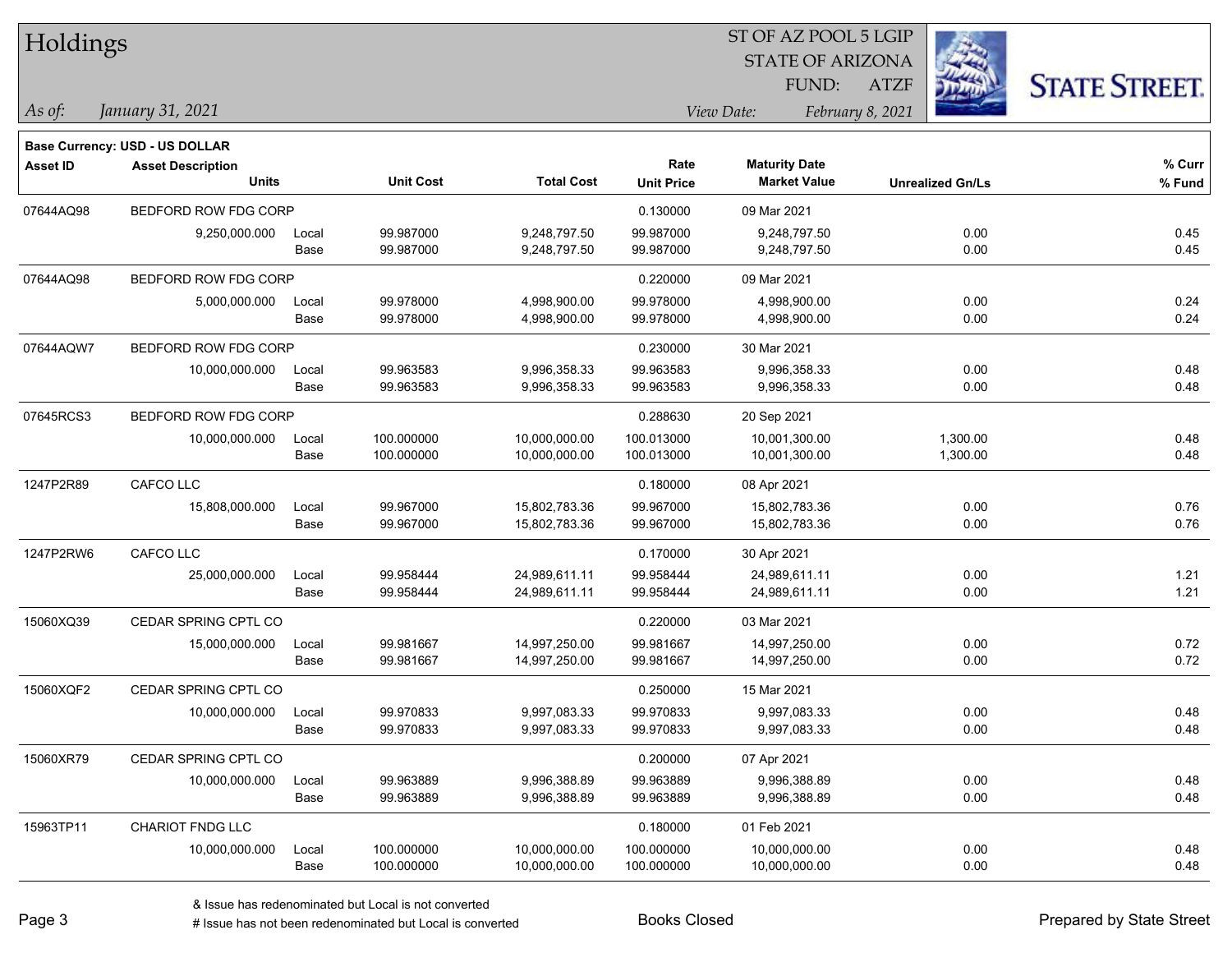| Holdings        |                                       |       |                  |                   | ST OF AZ POOL 5 LGIP           |                         |                         |                     |  |  |
|-----------------|---------------------------------------|-------|------------------|-------------------|--------------------------------|-------------------------|-------------------------|---------------------|--|--|
|                 |                                       |       |                  |                   |                                | <b>STATE OF ARIZONA</b> |                         |                     |  |  |
|                 |                                       |       |                  |                   |                                | FUND:                   | <b>ATZF</b>             | <b>STATE STREET</b> |  |  |
| As of:          | January 31, 2021                      |       |                  |                   | View Date:<br>February 8, 2021 |                         |                         |                     |  |  |
|                 | <b>Base Currency: USD - US DOLLAR</b> |       |                  |                   |                                |                         |                         |                     |  |  |
| <b>Asset ID</b> | <b>Asset Description</b>              |       |                  |                   | Rate                           | <b>Maturity Date</b>    |                         | % Curr              |  |  |
|                 | <b>Units</b>                          |       | <b>Unit Cost</b> | <b>Total Cost</b> | <b>Unit Price</b>              | <b>Market Value</b>     | <b>Unrealized Gn/Ls</b> | % Fund              |  |  |
| 15963TPA1       | <b>CHARIOT FNDG LLC</b>               |       |                  |                   | 0.210000                       | 10 Feb 2021             |                         |                     |  |  |
|                 | 15,000,000.000                        | Local | 99.994750        | 14,999,212.50     | 99.994750                      | 14,999,212.50           | 0.00                    | 0.72                |  |  |
|                 |                                       | Base  | 99.994750        | 14,999,212.50     | 99.994750                      | 14,999,212.50           | 0.00                    | 0.72                |  |  |
| 15963TQJ1       | CHARIOT FNDG LLC                      |       |                  |                   | 0.240000                       | 18 Mar 2021             |                         |                     |  |  |
|                 | 15,000,000.000                        | Local | 99.970000        | 14,995,500.00     | 99.970000                      | 14,995,500.00           | 0.00                    | 0.72                |  |  |
|                 |                                       | Base  | 99.970000        | 14,995,500.00     | 99.970000                      | 14,995,500.00           | 0.00                    | 0.72                |  |  |
| 15963TRN1       | CHARIOT FNDG LLC                      |       |                  |                   | 0.170000                       | 22 Apr 2021             |                         |                     |  |  |
|                 | 10,000,000.000                        | Local | 99.962222        | 9,996,222.22      | 99.962222                      | 9,996,222.22            | 0.00                    | 0.48                |  |  |
|                 |                                       | Base  | 99.962222        | 9,996,222.22      | 99.962222                      | 9,996,222.22            | 0.00                    | 0.48                |  |  |
| 16677JPN0       | CHEVRON CORP                          |       |                  |                   | 0.130000                       | 22 Feb 2021             |                         |                     |  |  |
|                 | 10,000,000.000                        | Local | 99.992417        | 9,999,241.67      | 99.992417                      | 9,999,241.67            | 0.00                    | 0.48                |  |  |
|                 |                                       | Base  | 99.992417        | 9,999,241.67      | 99.992417                      | 9,999,241.67            | 0.00                    | 0.48                |  |  |
| 16677JQS8       | CHEVRON CORP                          |       |                  |                   | 0.160000                       | 26 Mar 2021             |                         |                     |  |  |
|                 | 25,000,000.000                        | Local | 99.976444        | 24,994,111.11     | 99.976444                      | 24,994,111.11           | 0.00                    | 1.21                |  |  |
|                 |                                       | Base  | 99.976444        | 24,994,111.11     | 99.976444                      | 24,994,111.11           | 0.00                    | 1.21                |  |  |
| 16677JQV1       | CHEVRON CORP                          |       |                  |                   | 0.140000                       | 29 Mar 2021             |                         |                     |  |  |
|                 | 15,000,000.000                        | Local | 99.978222        | 14,996,733.33     | 99.978222                      | 14,996,733.33           | 0.00                    | 0.72                |  |  |
|                 |                                       | Base  | 99.978222        | 14,996,733.33     | 99.978222                      | 14,996,733.33           | 0.00                    | 0.72                |  |  |
| 16677JSB3       | CHEVRON CORP                          |       |                  |                   | 0.160000                       | 11 May 2021             |                         |                     |  |  |
|                 | 4,000,000.000                         | Local | 99.956000        | 3,998,240.00      | 99.970850                      | 3,998,834.00            | 594.00                  | 0.19                |  |  |
|                 |                                       | Base  | 99.956000        | 3,998,240.00      | 99.970850                      | 3,998,834.00            | 594.00                  | 0.19                |  |  |
| 17177LR63       | CIESCO LLC                            |       |                  |                   | 0.180000                       | 06 Apr 2021             |                         |                     |  |  |
|                 | 8,000,000.000                         | Local | 99.968000        | 7,997,440.00      | 99.968000                      | 7,997,440.00            | 0.00                    | 0.39                |  |  |
|                 |                                       | Base  | 99.968000        | 7,997,440.00      | 99.968000                      | 7,997,440.00            | 0.00                    | 0.39                |  |  |
| 19121AP13       | COCA-COLA COMPANY                     |       |                  |                   | 1.070000                       | 01 Feb 2021             |                         |                     |  |  |
|                 | 5,000,000.000                         | Local | 100.000000       | 5,000,000.00      | 100.000000                     | 5,000,000.00            | 0.00                    | 0.24                |  |  |
|                 |                                       | Base  | 100.000000       | 5,000,000.00      | 100.000000                     | 5,000,000.00            | 0.00                    | 0.24                |  |  |
| 19121AQ53       | COCA-COLA COMPANY                     |       |                  |                   | 0.110000                       | 05 Mar 2021             |                         |                     |  |  |
|                 | 25,000,000.000                        | Local | 99.990222        | 24,997,555.56     | 99.990222                      | 24,997,555.56           | 0.00                    | 1.21                |  |  |
|                 |                                       | Base  | 99.990222        | 24,997,555.56     | 99.990222                      | 24,997,555.56           | 0.00                    | 1.21                |  |  |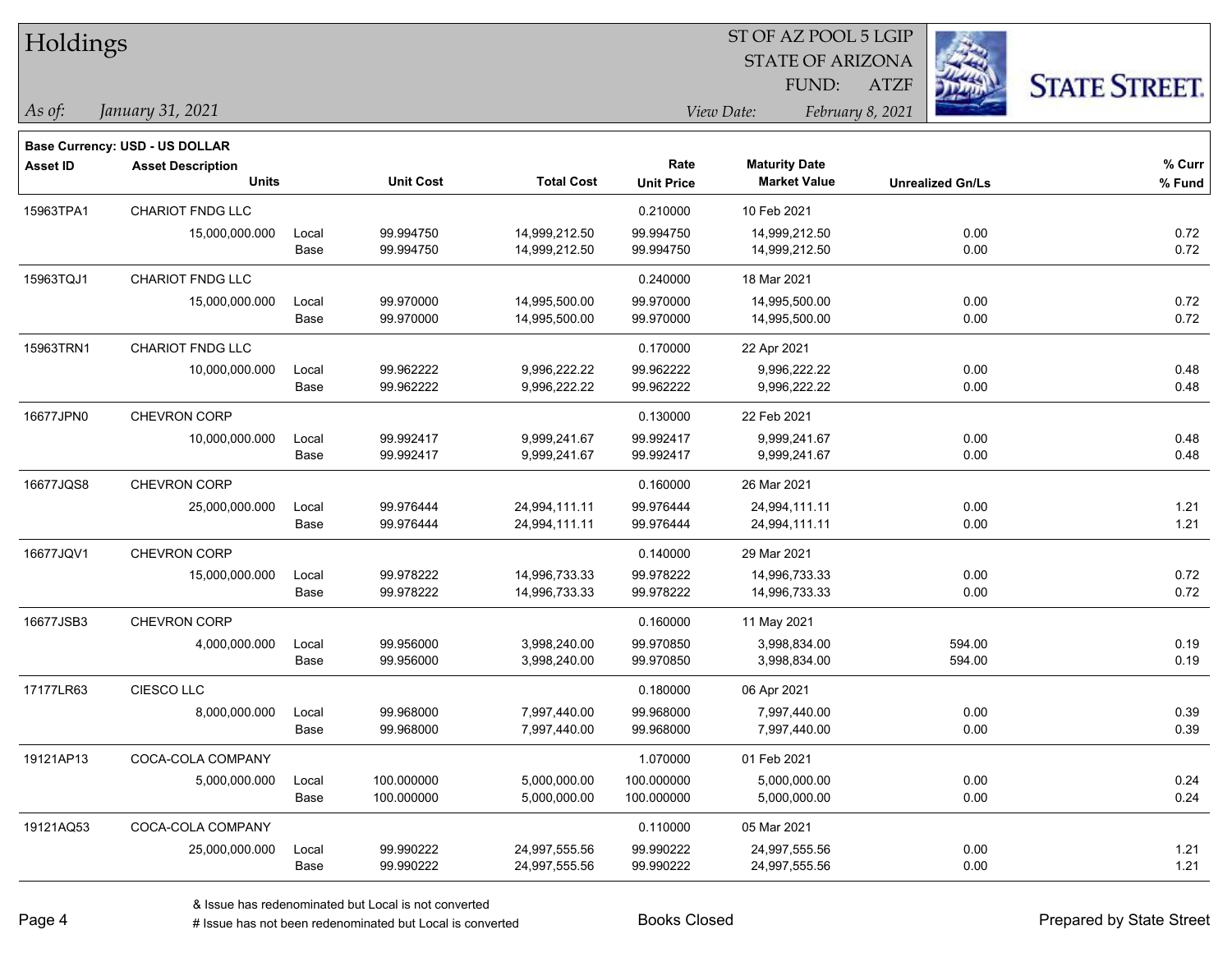| Holdings        |                                       |       |                  | ST OF AZ POOL 5 LGIP |                   |                         |                         |                      |  |  |
|-----------------|---------------------------------------|-------|------------------|----------------------|-------------------|-------------------------|-------------------------|----------------------|--|--|
|                 |                                       |       |                  |                      |                   | <b>STATE OF ARIZONA</b> |                         |                      |  |  |
|                 |                                       |       |                  |                      |                   | FUND:                   | <b>ATZF</b>             | <b>STATE STREET.</b> |  |  |
| As of:          | January 31, 2021                      |       |                  |                      |                   | View Date:              | February 8, 2021        |                      |  |  |
|                 | <b>Base Currency: USD - US DOLLAR</b> |       |                  |                      |                   |                         |                         |                      |  |  |
| <b>Asset ID</b> | <b>Asset Description</b>              |       |                  |                      | Rate              | <b>Maturity Date</b>    |                         | % Curr               |  |  |
|                 | <b>Units</b>                          |       | <b>Unit Cost</b> | <b>Total Cost</b>    | <b>Unit Price</b> | <b>Market Value</b>     | <b>Unrealized Gn/Ls</b> | % Fund               |  |  |
| 19121AQC8       | COCA-COLA COMPANY                     |       |                  |                      | 0.090000          | 12 Mar 2021             |                         |                      |  |  |
|                 | 6,495,000.000                         | Local | 99.990250        | 6,494,366.74         | 99.990250         | 6,494,366.74            | 0.00                    | 0.31                 |  |  |
|                 |                                       | Base  | 99.990250        | 6,494,366.74         | 99.990250         | 6,494,366.74            | 0.00                    | 0.31                 |  |  |
| 2063C0P14       | CONCORD MIN CPTL CO                   |       |                  |                      | 0.230000          | 01 Feb 2021             |                         |                      |  |  |
|                 | 15,000,000.000                        | Local | 100.000000       | 15,000,000.00        | 100.000000        | 15,000,000.00           | 0.00                    | 0.72                 |  |  |
|                 |                                       | Base  | 100.000000       | 15,000,000.00        | 100.000000        | 15,000,000.00           | 0.00                    | 0.72                 |  |  |
| 2063C0P89       | CONCORD MIN CPTL CO                   |       |                  |                      | 0.240000          | 08 Feb 2021             |                         |                      |  |  |
|                 | 15,000,000.000                        | Local | 99.995333        | 14,999,300.00        | 99.995333         | 14,999,300.00           | 0.00                    | 0.72                 |  |  |
|                 |                                       | Base  | 99.995333        | 14,999,300.00        | 99.995333         | 14,999,300.00           | 0.00                    | 0.72                 |  |  |
| 2063C0RL8       | CONCORD MIN CPTL CO                   |       |                  |                      | 0.190000          | 20 Apr 2021             |                         |                      |  |  |
|                 | 20,000,000.000                        | Local | 99.958833        | 19,991,766.66        | 99.958833         | 19,991,766.66           | 0.00                    | 0.96                 |  |  |
|                 |                                       | Base  | 99.958833        | 19,991,766.66        | 99.958833         | 19,991,766.66           | 0.00                    | 0.96                 |  |  |
| 30229AT17       | EXXON MOBIL CORP                      |       |                  |                      | 0.190000          | 01 Jun 2021             |                         |                      |  |  |
|                 | 15,000,000.000                        | Local | 99.936667        | 14,990,500.00        | 99.960000         | 14,994,000.00           | 3,500.00                | 0.72                 |  |  |
|                 |                                       | Base  | 99.936667        | 14,990,500.00        | 99.960000         | 14,994,000.00           | 3,500.00                | 0.72                 |  |  |
| 30229ATW9       | <b>EXXON MOBIL CORP</b>               |       |                  |                      | 0.190000          | 30 Jun 2021             |                         |                      |  |  |
|                 | 10,000,000.000                        | Local | 99.921361        | 9,992,136.11         | 99.946194         | 9,994,619.40            | 2,483.29                | 0.48                 |  |  |
|                 |                                       | Base  | 99.921361        | 9,992,136.11         | 99.946194         | 9,994,619.40            | 2,483.29                | 0.48                 |  |  |
| 30229AUW7       | EXXON MOBIL CORP                      |       |                  |                      | 0.220000          | 30 Jul 2021             |                         |                      |  |  |
|                 | 15,000,000.000                        | Local | 99.890611        | 14,983,591.67        | 99.935361         | 14,990,304.15           | 6,712.48                | 0.72                 |  |  |
|                 |                                       | Base  | 99.890611        | 14,983,591.67        | 99.935361         | 14,990,304.15           | 6,712.48                | 0.72                 |  |  |
| 30229AVT3       | EXXON MOBIL CORP                      |       |                  |                      | 0.210000          | 27 Aug 2021             |                         |                      |  |  |
|                 | 10,000,000.000                        | Local | 99.879250        | 9,987,925.00         | 99.914900         | 9,991,490.00            | 3,565.00                | 0.48                 |  |  |
|                 |                                       | Base  | 99.879250        | 9,987,925.00         | 99.914900         | 9,991,490.00            | 3,565.00                | 0.48                 |  |  |
| 30601VPH8       | <b>FAIRWAY FINANCE CORP</b>           |       |                  |                      | 0.210000          | 17 Feb 2021             |                         |                      |  |  |
|                 | 1,620,000.000                         | Local | 99.990667        | 1,619,848.80         | 99.990667         | 1,619,848.80            | 0.00                    | 0.08                 |  |  |
|                 |                                       | Base  | 99.990667        | 1,619,848.80         | 99.990667         | 1,619,848.80            | 0.00                    | 0.08                 |  |  |
| 30601VPP0       | FAIRWAY FINANCE CORP                  |       |                  |                      | 0.210000          | 23 Feb 2021             |                         |                      |  |  |
|                 | 15,000,000.000                        | Local | 99.987167        | 14,998,075.00        | 99.987167         | 14,998,075.00           | 0.00                    | 0.72                 |  |  |
|                 |                                       | Base  | 99.987167        | 14,998,075.00        | 99.987167         | 14,998,075.00           | 0.00                    | 0.72                 |  |  |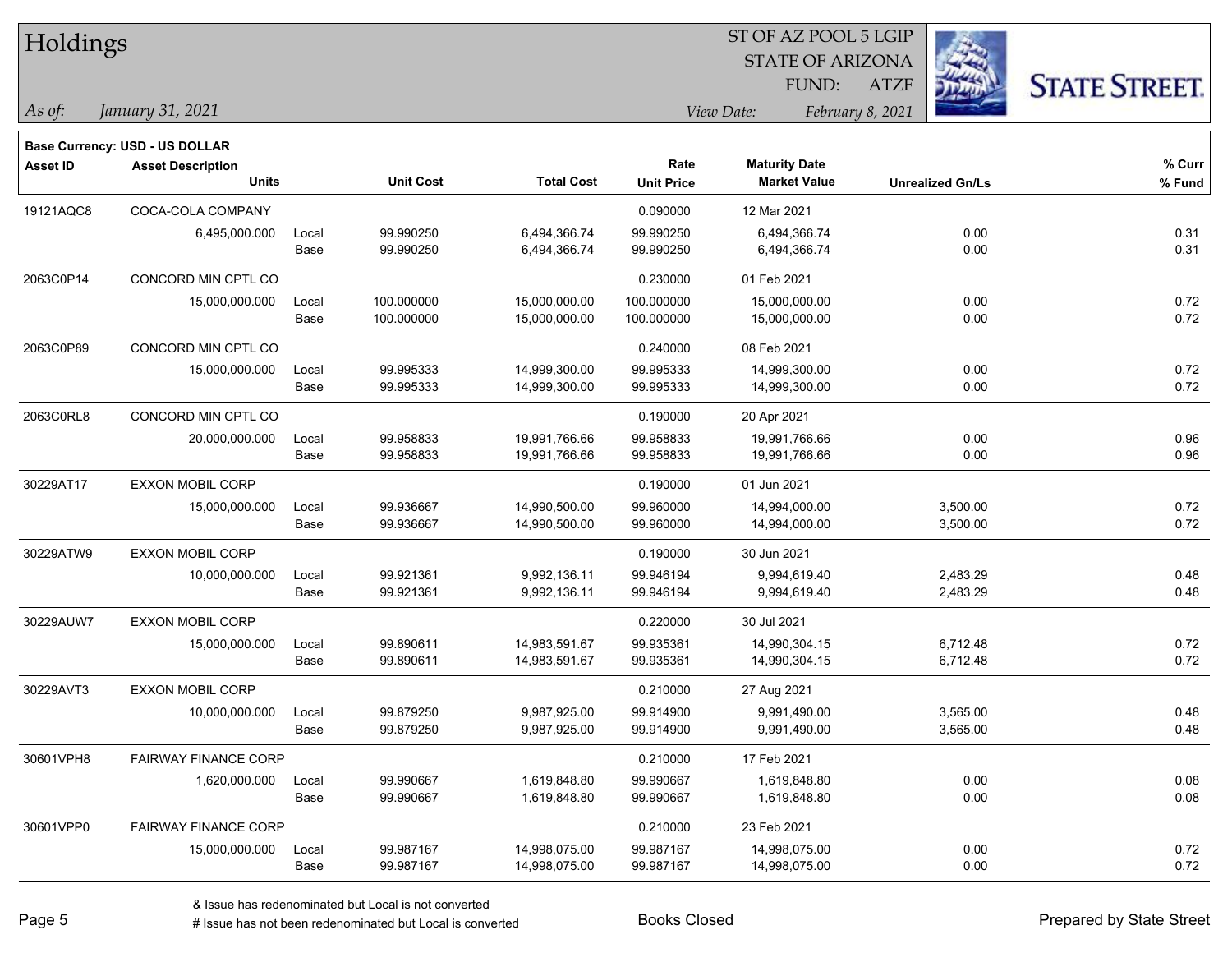| Holdings        |                                       |       |                  |                   |                   | 51 OF AZ POOL 5 LGIP    |                  |                         |                      |
|-----------------|---------------------------------------|-------|------------------|-------------------|-------------------|-------------------------|------------------|-------------------------|----------------------|
|                 |                                       |       |                  |                   |                   | <b>STATE OF ARIZONA</b> |                  |                         |                      |
|                 |                                       |       |                  |                   |                   | FUND:                   | <b>ATZF</b>      |                         | <b>STATE STREET.</b> |
| As of:          | January 31, 2021                      |       |                  |                   |                   | View Date:              | February 8, 2021 |                         |                      |
|                 | <b>Base Currency: USD - US DOLLAR</b> |       |                  |                   |                   |                         |                  |                         |                      |
| <b>Asset ID</b> | <b>Asset Description</b>              |       |                  |                   | Rate              | <b>Maturity Date</b>    |                  |                         | $%$ Curr             |
|                 | <b>Units</b>                          |       | <b>Unit Cost</b> | <b>Total Cost</b> | <b>Unit Price</b> | <b>Market Value</b>     |                  | <b>Unrealized Gn/Ls</b> | % Fund               |
| 30601VQW4       | <b>FAIRWAY FINANCE CORP</b>           |       |                  |                   | 0.210000          | 30 Mar 2021             |                  |                         |                      |
|                 | 25,000,000.000                        | Local | 99.966750        | 24,991,687.50     | 99.966750         | 24,991,687.50           |                  | 0.00                    | 1.21                 |
|                 |                                       | Base  | 99.966750        | 24,991,687.50     | 99.966750         | 24,991,687.50           |                  | 0.00                    | 1.21                 |
| 37829AEY0       | <b>GLENCOVE FDG DAC/LLC</b>           |       |                  |                   | 0.208880          | 15 Jun 2021             |                  |                         |                      |
|                 | 10,000,000.000                        | Local | 100.000000       | 10,000,000.00     | 100.000000        | 10,000,000.00           |                  | 0.00                    | 0.48                 |
|                 |                                       | Base  | 100.000000       | 10,000,000.00     | 100.000000        | 10,000,000.00           |                  | 0.00                    | 0.48                 |
| 37829AFU7       | GLENCOVE FDG DAC/LLC                  |       |                  |                   | 0.186380          | 08 Oct 2021             |                  |                         |                      |
|                 | 15,000,000.000                        | Local | 100.000000       | 15,000,000.00     | 100.000000        | 15,000,000.00           |                  | 0.00                    | 0.72                 |
|                 |                                       | Base  | 100.000000       | 15,000,000.00     | 100.000000        | 15,000,000.00           |                  | 0.00                    | 0.72                 |
| 37829AGG7       | <b>GLENCOVE FDG DAC/LLC</b>           |       |                  |                   | 0.170750          | 26 Oct 2021             |                  |                         |                      |
|                 | 15,000,000.000                        | Local | 100.000000       | 15,000,000.00     | 100.000000        | 15,000,000.00           |                  | 0.00                    | 0.72                 |
|                 |                                       | Base  | 100.000000       | 15,000,000.00     | 100.000000        | 15,000,000.00           |                  | 0.00                    | 0.72                 |
| 38346LP26       | <b>GOTHAM FDG CORP</b>                |       |                  |                   | 0.180000          | 02 Feb 2021             |                  |                         |                      |
|                 | 10,000,000.000                        | Local | 99.999500        | 9,999,950.00      | 99.999500         | 9,999,950.00            |                  | 0.00                    | 0.48                 |
|                 |                                       | Base  | 99.999500        | 9,999,950.00      | 99.999500         | 9,999,950.00            |                  | 0.00                    | 0.48                 |
| 38346LRK4       | <b>GOTHAM FDG CORP</b>                |       |                  |                   | 0.200000          | 19 Apr 2021             |                  |                         |                      |
|                 | 20,000,000.000                        | Local | 99.957222        | 19,991,444.45     | 99.957222         | 19,991,444.45           |                  | 0.00                    | 0.96                 |
|                 |                                       | Base  | 99.957222        | 19,991,444.45     | 99.957222         | 19,991,444.45           |                  | 0.00                    | 0.96                 |
| 38346LRU2       | <b>GOTHAM FDG CORP</b>                |       |                  |                   | 0.160000          | 28 Apr 2021             |                  |                         |                      |
|                 | 10,000,000.000                        | Local | 99.961778        | 9,996,177.78      | 99.961778         | 9,996,177.78            |                  | 0.00                    | 0.48                 |
|                 |                                       | Base  | 99.961778        | 9,996,177.78      | 99.961778         | 9,996,177.78            |                  | 0.00                    | 0.48                 |
| 40588LP29       | <b>HALKIN FINANCE LLC USC</b>         |       |                  |                   | 0.110000          | 02 Feb 2021             |                  |                         |                      |
|                 | 5,000,000.000                         | Local | 99.999694        | 4,999,984.72      | 99.999694         | 4,999,984.72            |                  | 0.00                    | 0.24                 |
|                 |                                       | Base  | 99.999694        | 4,999,984.72      | 99.999694         | 4,999,984.72            |                  | 0.00                    | 0.24                 |
| 40588LQ10       | HALKIN FINANCE LLC USC                |       |                  |                   | 0.240000          | 01 Mar 2021             |                  |                         |                      |
|                 | 20,000,000.000                        | Local | 99.981333        | 19,996,266.67     | 99.981333         | 19,996,266.67           |                  | 0.00                    | 0.97                 |
|                 |                                       | Base  | 99.981333        | 19,996,266.67     | 99.981333         | 19,996,266.67           |                  | 0.00                    | 0.97                 |
| 40588LQH5       | HALKIN FINANCE LLC USC                |       |                  |                   | 0.260000          | 17 Mar 2021             |                  |                         |                      |
|                 | 15,000,000.000                        | Local | 99.968222        | 14,995,233.33     | 99.968222         | 14,995,233.33           |                  | 0.00                    | 0.72                 |
|                 |                                       | Base  | 99.968222        | 14,995,233.33     | 99.968222         | 14,995,233.33           |                  | 0.00                    | 0.72                 |

 $ST$  OF AZ POOL 5 LGIP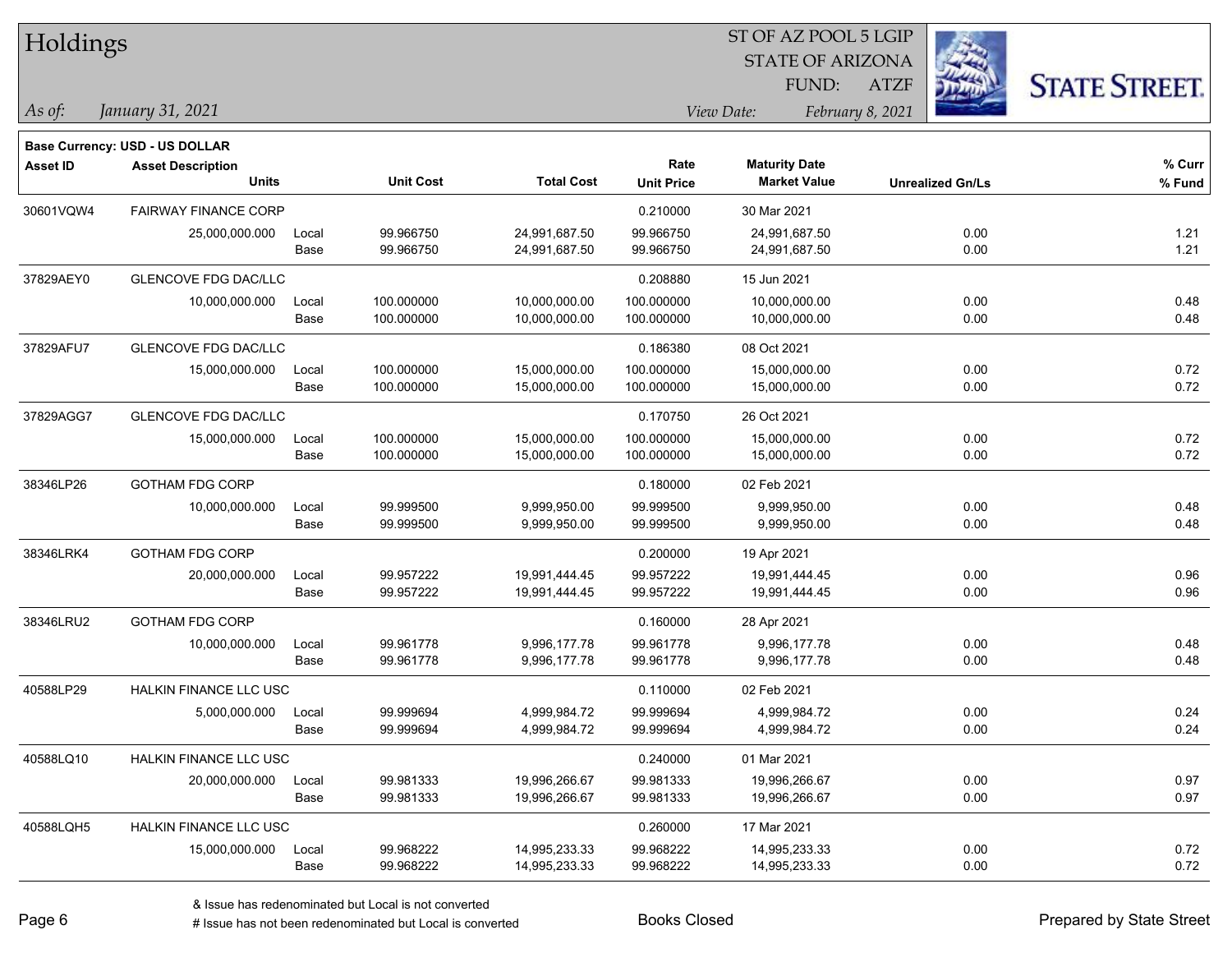| Holdings        |                                       |       |                  |                   |                   | ST OF AZ POOL 5 LGIP    |                         |                      |
|-----------------|---------------------------------------|-------|------------------|-------------------|-------------------|-------------------------|-------------------------|----------------------|
|                 |                                       |       |                  |                   |                   | <b>STATE OF ARIZONA</b> |                         |                      |
|                 |                                       |       |                  |                   |                   | FUND:                   | <b>ATZF</b>             | <b>STATE STREET.</b> |
| As of:          | January 31, 2021                      |       |                  |                   |                   | View Date:              | February 8, 2021        |                      |
|                 | <b>Base Currency: USD - US DOLLAR</b> |       |                  |                   |                   |                         |                         |                      |
| <b>Asset ID</b> | <b>Asset Description</b>              |       |                  |                   | Rate              | <b>Maturity Date</b>    |                         | % Curr               |
|                 | <b>Units</b>                          |       | <b>Unit Cost</b> | <b>Total Cost</b> | <b>Unit Price</b> | <b>Market Value</b>     | <b>Unrealized Gn/Ls</b> | % Fund               |
| 40588LR50       | HALKIN FINANCE LLC USC                |       |                  |                   | 0.250000          | 05 Apr 2021             |                         |                      |
|                 | 10,000,000.000                        | Local | 99.956250        | 9,995,625.00      | 99.956250         | 9,995,625.00            | 0.00                    | 0.48                 |
|                 |                                       | Base  | 99.956250        | 9,995,625.00      | 99.956250         | 9,995,625.00            | 0.00                    | 0.48                 |
| 45779PP10       | <b>INSTITUTIONAL SECURED</b>          |       |                  |                   | 0.160000          | 01 Feb 2021             |                         |                      |
|                 | 15,000,000.000                        | Local | 100.000000       | 15,000,000.00     | 100.000000        | 15,000,000.00           | 0.00                    | 0.72                 |
|                 |                                       | Base  | 100.000000       | 15,000,000.00     | 100.000000        | 15,000,000.00           | 0.00                    | 0.72                 |
| 45779PPR3       | <b>INSTITUTIONAL SECURED</b>          |       |                  |                   | 0.170000          | 25 Feb 2021             |                         |                      |
|                 | 10,000,000.000                        | Local | 99.988667        | 9,998,866.66      | 99.988667         | 9,998,866.66            | 0.00                    | 0.48                 |
|                 |                                       | Base  | 99.988667        | 9,998,866.66      | 99.988667         | 9,998,866.66            | 0.00                    | 0.48                 |
| 45779PQ43       | INSTITUTIONAL SECURED                 |       |                  |                   | 0.170000          | 04 Mar 2021             |                         |                      |
|                 | 25,000,000.000                        | Local | 99.985361        | 24,996,340.27     | 99.985361         | 24,996,340.27           | 0.00                    | 1.21                 |
|                 |                                       | Base  | 99.985361        | 24,996,340.27     | 99.985361         | 24,996,340.27           | 0.00                    | 1.21                 |
| 47816FT19       | JOHNSON & JOHNSON                     |       |                  |                   | 0.110000          | 01 Jun 2021             |                         |                      |
|                 | 20,000,000.000                        | Local | 99.963333        | 19,992,666.67     | 99.966667         | 19,993,333.40           | 666.73                  | 0.97                 |
|                 |                                       | Base  | 99.963333        | 19,992,666.67     | 99.966667         | 19,993,333.40           | 666.73                  | 0.97                 |
| 47816FT19       | <b>JOHNSON &amp; JOHNSON</b>          |       |                  |                   | 0.150000          | 01 Jun 2021             |                         |                      |
|                 | 5,000,000.000                         | Local | 99.950000        | 4,997,500.00      | 99.966667         | 4,998,333.35            | 833.35                  | 0.24                 |
|                 |                                       | Base  | 99.950000        | 4,997,500.00      | 99.966667         | 4,998,333.35            | 833.35                  | 0.24                 |
| 4820P2P41       | JUPITER SECT CO LLC                   |       |                  |                   | 0.170000          | 04 Feb 2021             |                         |                      |
|                 | 15,000,000.000                        | Local | 99.998583        | 14,999,787.50     | 99.998583         | 14,999,787.50           | 0.00                    | 0.72                 |
|                 |                                       | Base  | 99.998583        | 14,999,787.50     | 99.998583         | 14,999,787.50           | 0.00                    | 0.72                 |
| 4820P2P58       | JUPITER SECT CO LLC                   |       |                  |                   | 0.200000          | 05 Feb 2021             |                         |                      |
|                 | 15,000,000.000                        | Local | 99.997778        | 14,999,666.67     | 99.997778         | 14,999,666.67           | 0.00                    | 0.72                 |
|                 |                                       | Base  | 99.997778        | 14,999,666.67     | 99.997778         | 14,999,666.67           | 0.00                    | 0.72                 |
| 4820P2R56       | JUPITER SECT CO LLC                   |       |                  |                   | 0.200000          | 05 Apr 2021             |                         |                      |
|                 | 10,000,000.000                        | Local | 99.965000        | 9,996,500.00      | 99.965000         | 9,996,500.00            | 0.00                    | 0.48                 |
|                 |                                       | Base  | 99.965000        | 9,996,500.00      | 99.965000         | 9,996,500.00            | 0.00                    | 0.48                 |
| 4820P2RC1       | JUPITER SECT CO LLC                   |       |                  |                   | 0.180000          | 12 Apr 2021             |                         |                      |
|                 | 10,000,000.000                        | Local | 99.965000        | 9,996,500.00      | 99.965000         | 9,996,500.00            | 0.00                    | 0.48                 |
|                 |                                       | Base  | 99.965000        | 9,996,500.00      | 99.965000         | 9,996,500.00            | 0.00                    | 0.48                 |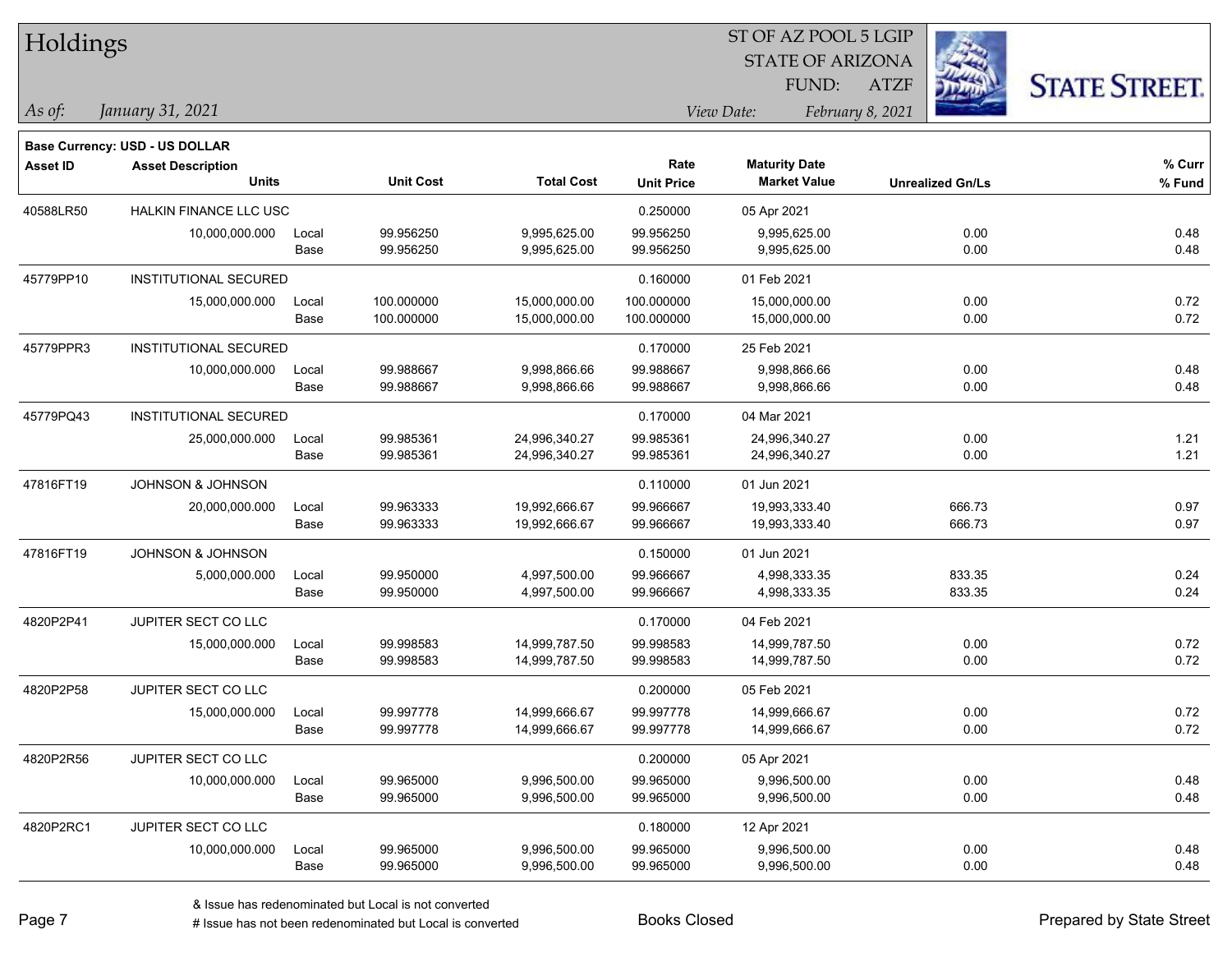| Holdings        |                                       |       |                  |                   | ST OF AZ POOL 5 LGIP |                         |                         |                      |  |  |
|-----------------|---------------------------------------|-------|------------------|-------------------|----------------------|-------------------------|-------------------------|----------------------|--|--|
|                 |                                       |       |                  |                   |                      | <b>STATE OF ARIZONA</b> |                         |                      |  |  |
|                 |                                       |       |                  |                   |                      | FUND:                   | <b>ATZF</b>             | <b>STATE STREET.</b> |  |  |
| As of:          | January 31, 2021                      |       |                  |                   |                      | View Date:              | February 8, 2021        |                      |  |  |
|                 | <b>Base Currency: USD - US DOLLAR</b> |       |                  |                   |                      |                         |                         |                      |  |  |
| <b>Asset ID</b> | <b>Asset Description</b>              |       |                  |                   | Rate                 | <b>Maturity Date</b>    |                         | % Curr               |  |  |
|                 | <b>Units</b>                          |       | <b>Unit Cost</b> | <b>Total Cost</b> | <b>Unit Price</b>    | <b>Market Value</b>     | <b>Unrealized Gn/Ls</b> | % Fund               |  |  |
| 52952LRD6       | LEXINGTN PKR CAP CO LL                |       |                  |                   | 0.210000             | 13 Apr 2021             |                         |                      |  |  |
|                 | 15,000,000.000                        | Local | 99.958583        | 14,993,787.50     | 99.958583            | 14,993,787.50           | 0.00                    | 0.72                 |  |  |
|                 |                                       | Base  | 99.958583        | 14,993,787.50     | 99.958583            | 14,993,787.50           | 0.00                    | 0.72                 |  |  |
| 53127TP31       | LIBERTY FUNDING LLC                   |       |                  |                   | 0.180000             | 03 Feb 2021             |                         |                      |  |  |
|                 | 10,000,000.000                        | Local | 99.999000        | 9,999,900.00      | 99.999000            | 9,999,900.00            | 0.00                    | 0.48                 |  |  |
|                 |                                       | Base  | 99.999000        | 9,999,900.00      | 99.999000            | 9,999,900.00            | 0.00                    | 0.48                 |  |  |
| 53127TQ14       | <b>LIBERTY FUNDING LLC</b>            |       |                  |                   | 0.190000             | 01 Mar 2021             |                         |                      |  |  |
|                 | 8,500,000.000                         | Local | 99.985222        | 8,498,743.89      | 99.985222            | 8,498,743.89            | 0.00                    | 0.41                 |  |  |
|                 |                                       | Base  | 99.985222        | 8,498,743.89      | 99.985222            | 8,498,743.89            | 0.00                    | 0.41                 |  |  |
| 53127TQ14       | LIBERTY FUNDING LLC                   |       |                  |                   | 0.220000             | 01 Mar 2021             |                         |                      |  |  |
|                 | 3,000,000.000                         | Local | 99.982889        | 2,999,486.67      | 99.982889            | 2,999,486.67            | 0.00                    | 0.14                 |  |  |
|                 |                                       | Base  | 99.982889        | 2,999,486.67      | 99.982889            | 2,999,486.67            | 0.00                    | 0.14                 |  |  |
| 53127TR70       | LIBERTY FUNDING LLC                   |       |                  |                   | 0.170000             | 07 Apr 2021             |                         |                      |  |  |
|                 | 5,000,000.000                         | Local | 99.969306        | 4,998,465.28      | 99.969306            | 4,998,465.28            | 0.00                    | 0.24                 |  |  |
|                 |                                       | Base  | 99.969306        | 4,998,465.28      | 99.969306            | 4,998,465.28            | 0.00                    | 0.24                 |  |  |
| 56274LP16       | MANHATTAN ASSET FDG.                  |       |                  |                   | 0.200000             | 01 Feb 2021             |                         |                      |  |  |
|                 | 10,000,000.000                        | Local | 100.000000       | 10,000,000.00     | 100.000000           | 10,000,000.00           | 0.00                    | 0.48                 |  |  |
|                 |                                       | Base  | 100.000000       | 10,000,000.00     | 100.000000           | 10,000,000.00           | 0.00                    | 0.48                 |  |  |
| 56274LP32       | MANHATTAN ASSET FDG.                  |       |                  |                   | 0.210000             | 03 Feb 2021             |                         |                      |  |  |
|                 | 13,902,000.000                        | Local | 99.998833        | 13,901,837.81     | 99.998833            | 13,901,837.81           | 0.00                    | 0.67                 |  |  |
|                 |                                       | Base  | 99.998833        | 13,901,837.81     | 99.998833            | 13,901,837.81           | 0.00                    | 0.67                 |  |  |
| 56274LPH1       | MANHATTAN ASSET FDG.                  |       |                  |                   | 0.240000             | 17 Feb 2021             |                         |                      |  |  |
|                 | 1,200,000.000                         | Local | 99.989333        | 1,199,872.00      | 99.989333            | 1,199,872.00            | 0.00                    | 0.06                 |  |  |
|                 |                                       | Base  | 99.989333        | 1,199,872.00      | 99.989333            | 1,199,872.00            | 0.00                    | 0.06                 |  |  |
| 56274LPK4       | <b>MANHATTAN ASSET FDG.</b>           |       |                  |                   | 0.220000             | 19 Feb 2021             |                         |                      |  |  |
|                 | 1,450,000.000                         | Local | 99.989000        | 1,449,840.50      | 99.989000            | 1,449,840.50            | 0.00                    | 0.07                 |  |  |
|                 |                                       | Base  | 99.989000        | 1,449,840.50      | 99.989000            | 1,449,840.50            | 0.00                    | 0.07                 |  |  |
| 56274LQ23       | MANHATTAN ASSET FDG.                  |       |                  |                   | 0.200000             | 02 Mar 2021             |                         |                      |  |  |
|                 | 10,000,000.000                        | Local | 99.983889        | 9,998,388.89      | 99.983889            | 9,998,388.89            | 0.00                    | 0.48                 |  |  |
|                 |                                       | Base  | 99.983889        | 9,998,388.89      | 99.983889            | 9,998,388.89            | 0.00                    | 0.48                 |  |  |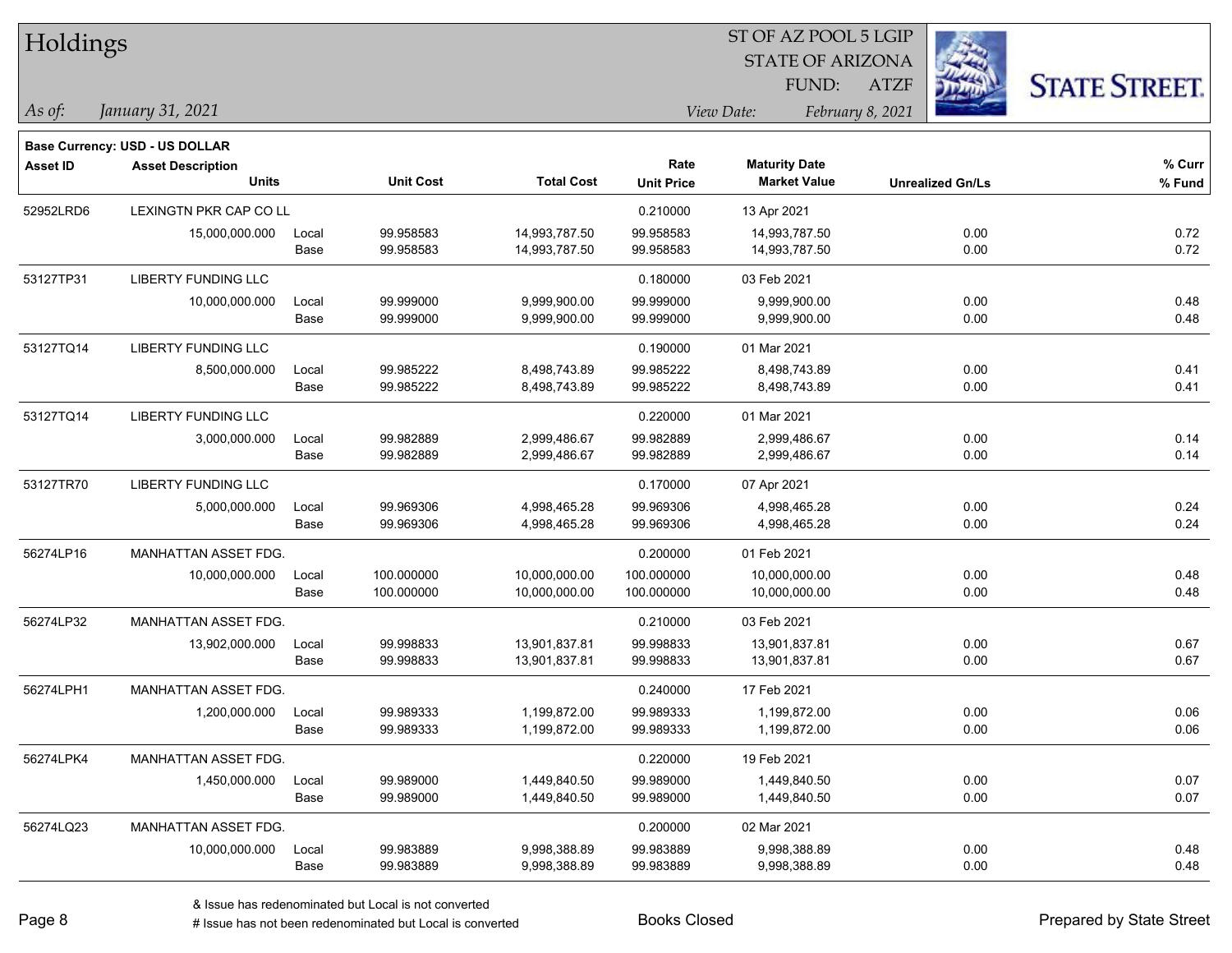| Holdings        |                                       |       |                  |                   | 51 OF AZ POOL 5 LGIP |                         |                         |                     |  |  |
|-----------------|---------------------------------------|-------|------------------|-------------------|----------------------|-------------------------|-------------------------|---------------------|--|--|
|                 |                                       |       |                  |                   |                      | <b>STATE OF ARIZONA</b> |                         |                     |  |  |
|                 |                                       |       |                  |                   |                      | FUND:                   | <b>ATZF</b>             | <b>STATE STREET</b> |  |  |
| $\vert$ As of:  | January 31, 2021                      |       |                  |                   |                      | View Date:              | February 8, 2021        |                     |  |  |
|                 | <b>Base Currency: USD - US DOLLAR</b> |       |                  |                   |                      |                         |                         |                     |  |  |
| <b>Asset ID</b> | <b>Asset Description</b>              |       |                  |                   | Rate                 | <b>Maturity Date</b>    |                         | % Curr              |  |  |
|                 | <b>Units</b>                          |       | <b>Unit Cost</b> | <b>Total Cost</b> | <b>Unit Price</b>    | <b>Market Value</b>     | <b>Unrealized Gn/Ls</b> | % Fund              |  |  |
| 57576JP55       | MASSACHUSETTS MUT LIFE INS CO         |       |                  |                   | 0.090000             | 05 Feb 2021             |                         |                     |  |  |
|                 | 10,000,000.000                        | Local | 99.999000        | 9,999,900.00      | 99.999000            | 9,999,900.00            | 0.00                    | 0.48                |  |  |
|                 |                                       | Base  | 99.999000        | 9,999,900.00      | 99.999000            | 9,999,900.00            | 0.00                    | 0.48                |  |  |
| 58934AP18       | MERCK & CO. INC                       |       |                  |                   | 0.140000             | 01 Feb 2021             |                         |                     |  |  |
|                 | 8,500,000.000                         | Local | 100.000000       | 8,500,000.00      | 100.000000           | 8,500,000.00            | 0.00                    | 0.41                |  |  |
|                 |                                       | Base  | 100.000000       | 8,500,000.00      | 100.000000           | 8,500,000.00            | 0.00                    | 0.41                |  |  |
| 58934AP42       | MERCK & CO. INC                       |       |                  |                   | 0.070000             | 04 Feb 2021             |                         |                     |  |  |
|                 | 25,000,000.000                        | Local | 99.999417        | 24,999,854.17     | 99.999417            | 24,999,854.17           | 0.00                    | 1.21                |  |  |
|                 |                                       | Base  | 99.999417        | 24,999,854.17     | 99.999417            | 24,999,854.17           | 0.00                    | 1.21                |  |  |
| 59157TQW6       | METLIFE SHORT TERM FDG                |       |                  |                   | 0.180000             | 30 Mar 2021             |                         |                     |  |  |
|                 | 11,000,000.000                        | Local | 99.971500        | 10,996,865.00     | 99.971500            | 10,996,865.00           | 0.00                    | 0.53                |  |  |
|                 |                                       | Base  | 99.971500        | 10,996,865.00     | 99.971500            | 10,996,865.00           | 0.00                    | 0.53                |  |  |
| 59157TSU8       | METLIFE SHORT TERM FDG                |       |                  |                   | 0.200000             | 28 May 2021             |                         |                     |  |  |
|                 | 15,000,000.000                        | Local | 99.935556        | 14,990,333.33     | 99.949733            | 14,992,459.95           | 2,126.62                | 0.72                |  |  |
|                 |                                       | Base  | 99.935556        | 14,990,333.33     | 99.949733            | 14,992,459.95           | 2,126.62                | 0.72                |  |  |
| 59157TT11       | METLIFE SHORT TERM FDG                |       |                  |                   | 0.200000             | 01 Jun 2021             |                         |                     |  |  |
|                 | 12,400,000.000                        | Local | 99.933333        | 12,391,733.33     | 99.946667            | 12,393,386.71           | 1,653.38                | 0.60                |  |  |
|                 |                                       | Base  | 99.933333        | 12,391,733.33     | 99.946667            | 12,393,386.71           | 1,653.38                | 0.60                |  |  |
| 59157TU19       | METLIFE SHORT TERM FDG                |       |                  |                   | 0.210000             | 01 Jul 2021             |                         |                     |  |  |
|                 | 15,000,000.000                        | Local | 99.912500        | 14,986,875.00     | 99.916667            | 14,987,500.05           | 625.05                  | 0.72                |  |  |
|                 |                                       | Base  | 99.912500        | 14,986,875.00     | 99.916667            | 14,987,500.05           | 625.05                  | 0.72                |  |  |
| 63743CP56       | NATL RURAL UTIL COOP                  |       |                  |                   | 0.130000             | 05 Feb 2021             |                         |                     |  |  |
|                 | 3,808,000.000                         | Local | 99.998556        | 3,807,945.00      | 99.998556            | 3,807,945.00            | 0.00                    | 0.18                |  |  |
|                 |                                       | Base  | 99.998556        | 3,807,945.00      | 99.998556            | 3,807,945.00            | 0.00                    | 0.18                |  |  |
| 63743CQ14       | NATL RURAL UTIL COOP                  |       |                  |                   | 0.130000             | 01 Mar 2021             |                         |                     |  |  |
|                 | 20,000,000.000                        | Local | 99.989889        | 19,997,977.78     | 99.989889            | 19,997,977.78           | 0.00                    | 0.97                |  |  |
|                 |                                       | Base  | 99.989889        | 19,997,977.78     | 99.989889            | 19,997,977.78           | 0.00                    | 0.97                |  |  |
| 63763PT33       | NATIONAL SECS CLEARING                |       |                  |                   | 0.170000             | 03 Jun 2021             |                         |                     |  |  |
|                 | 10,000,000.000                        | Local | 99.942389        | 9,994,238.89      | 99.955606            | 9,995,560.60            | 1,321.71                | 0.48                |  |  |
|                 |                                       | Base  | 99.942389        | 9,994,238.89      | 99.955606            | 9,995,560.60            | 1,321.71                | 0.48                |  |  |

 $ST$  OF AZ POOL 5 LGIP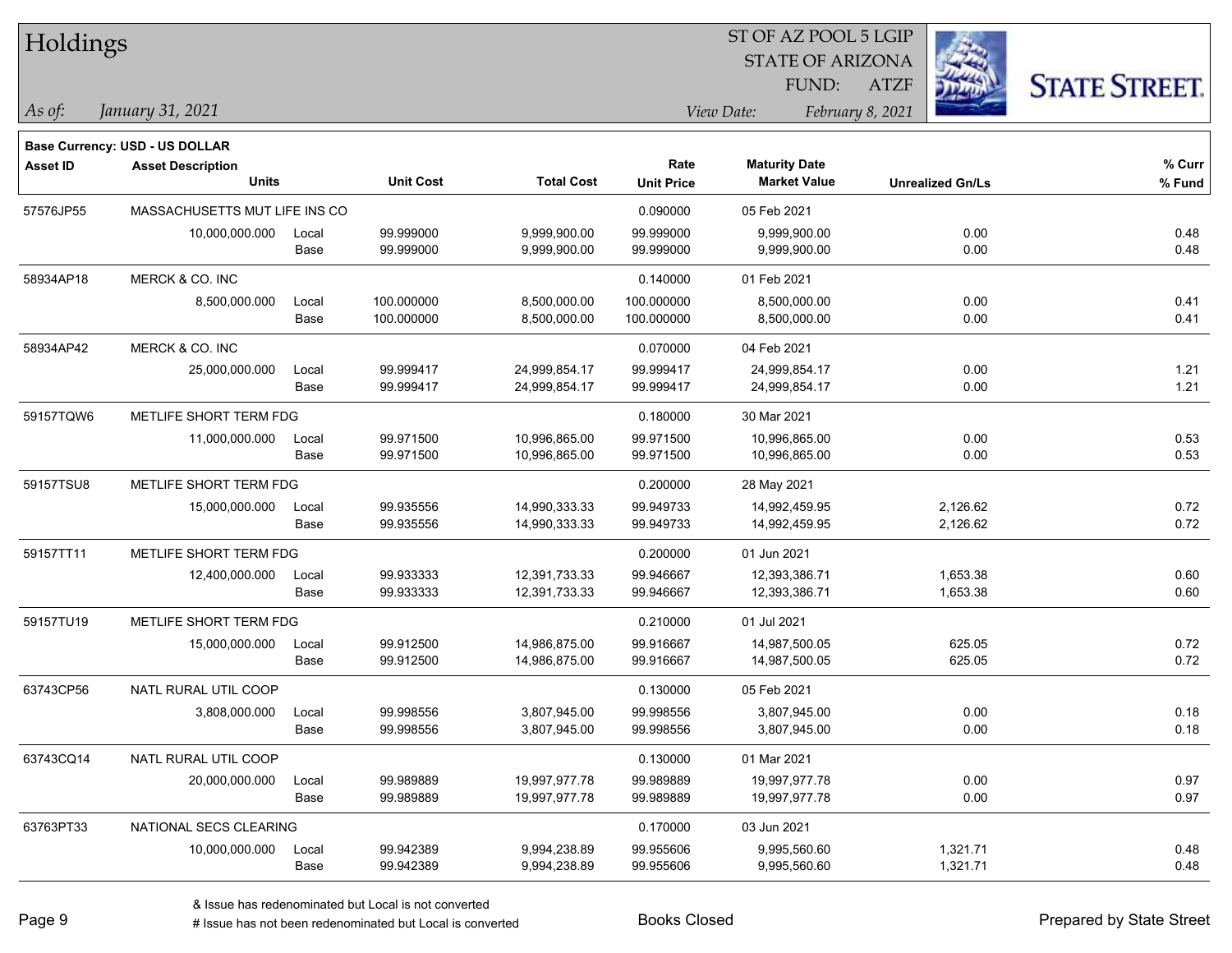| Holdings        |                                       |       |                  | ST OF AZ POOL 5 LGIP |                   |                         |                         |                      |  |  |
|-----------------|---------------------------------------|-------|------------------|----------------------|-------------------|-------------------------|-------------------------|----------------------|--|--|
|                 |                                       |       |                  |                      |                   | <b>STATE OF ARIZONA</b> |                         |                      |  |  |
|                 |                                       |       |                  |                      |                   | FUND:                   | <b>ATZF</b>             | <b>STATE STREET.</b> |  |  |
| As of:          | January 31, 2021                      |       |                  |                      |                   | View Date:              | February 8, 2021        |                      |  |  |
|                 | <b>Base Currency: USD - US DOLLAR</b> |       |                  |                      |                   |                         |                         |                      |  |  |
| <b>Asset ID</b> | <b>Asset Description</b>              |       |                  |                      | Rate              | <b>Maturity Date</b>    |                         | % Curr               |  |  |
|                 | <b>Units</b>                          |       | <b>Unit Cost</b> | <b>Total Cost</b>    | <b>Unit Price</b> | <b>Market Value</b>     | <b>Unrealized Gn/Ls</b> | % Fund               |  |  |
| 64105GXV1       | NESTLE CAP CORP                       |       |                  |                      | 0.170000          | 29 Oct 2021             |                         |                      |  |  |
|                 | 15,000,000.000                        | Local | 99.872500        | 14,980,875.00        | 99.940000         | 14,991,000.00           | 10,125.00               | 0.72                 |  |  |
|                 |                                       | Base  | 99.872500        | 14,980,875.00        | 99.940000         | 14,991,000.00           | 10,125.00               | 0.72                 |  |  |
| 64951WP24       | NEW YORK LFE CAP COR                  |       |                  |                      | 0.125000          | 02 Feb 2021             |                         |                      |  |  |
|                 | 11,277,000.000                        | Local | 99.999653        | 11,276,960.84        | 99.999653         | 11,276,960.84           | 0.00                    | 0.54                 |  |  |
|                 |                                       | Base  | 99.999653        | 11,276,960.84        | 99.999653         | 11,276,960.84           | 0.00                    | 0.54                 |  |  |
| 64951WPJ7       | NEW YORK LFE CAP COR                  |       |                  |                      | 0.110000          | 18 Feb 2021             |                         |                      |  |  |
|                 | 15,000,000.000                        | Local | 99.994806        | 14,999,220.83        | 99.994806         | 14,999,220.83           | 0.00                    | 0.72                 |  |  |
|                 |                                       | Base  | 99.994806        | 14,999,220.83        | 99.994806         | 14,999,220.83           | 0.00                    | 0.72                 |  |  |
| 64951WQG2       | NEW YORK LFE CAP COR                  |       |                  |                      | 0.120000          | 16 Mar 2021             |                         |                      |  |  |
|                 | 9,153,000.000                         | Local | 99.985667        | 9,151,688.07         | 99.985667         | 9,151,688.07            | 0.00                    | 0.44                 |  |  |
|                 |                                       | Base  | 99.985667        | 9,151,688.07         | 99.985667         | 9,151,688.07            | 0.00                    | 0.44                 |  |  |
| 64951WRU0       | NEW YORK LFE CAP COR                  |       |                  |                      | 0.110000          | 28 Apr 2021             |                         |                      |  |  |
|                 | 20,000,000.000                        | Local | 99.973722        | 19,994,744.45        | 99.973722         | 19,994,744.45           | 0.00                    | 0.97                 |  |  |
|                 |                                       | Base  | 99.973722        | 19,994,744.45        | 99.973722         | 19,994,744.45           | 0.00                    | 0.97                 |  |  |
| 6698M4P97       | <b>NOVARTIS FNC CRP</b>               |       |                  |                      | 0.090000          | 09 Feb 2021             |                         |                      |  |  |
|                 | 10,000,000.000                        | Local | 99.998000        | 9,999,800.00         | 99.998000         | 9,999,800.00            | 0.00                    | 0.48                 |  |  |
|                 |                                       | Base  | 99.998000        | 9,999,800.00         | 99.998000         | 9,999,800.00            | 0.00                    | 0.48                 |  |  |
| 6698M4RC8       | <b>NOVARTIS FNC CRP</b>               |       |                  |                      | 0.180000          | 12 Apr 2021             |                         |                      |  |  |
|                 | 10,000,000.000                        | Local | 99.965000        | 9,996,500.00         | 99.965000         | 9,996,500.00            | 0.00                    | 0.48                 |  |  |
|                 |                                       | Base  | 99.965000        | 9,996,500.00         | 99.965000         | 9,996,500.00            | 0.00                    | 0.48                 |  |  |
| 6698M4RS3       | NOVARTIS FNC CRP                      |       |                  |                      | 0.150000          | 26 Apr 2021             |                         |                      |  |  |
|                 | 15,000,000.000                        | Local | 99.965000        | 14,994,750.00        | 99.965000         | 14,994,750.00           | 0.00                    | 0.72                 |  |  |
|                 |                                       | Base  | 99.965000        | 14,994,750.00        | 99.965000         | 14,994,750.00           | 0.00                    | 0.72                 |  |  |
| 67983TPR1       | OLD LINE FUNDING LLC                  |       |                  |                      | 0.190000          | 25 Feb 2021             |                         |                      |  |  |
|                 | 10,000,000.000                        | Local | 99.987333        | 9,998,733.33         | 99.987333         | 9,998,733.33            | 0.00                    | 0.48                 |  |  |
|                 |                                       | Base  | 99.987333        | 9,998,733.33         | 99.987333         | 9,998,733.33            | 0.00                    | 0.48                 |  |  |
| 67983TS64       | OLD LINE FUNDING LLC                  |       |                  |                      | 0.210000          | 06 May 2021             |                         |                      |  |  |
|                 | 3,000,000.000                         | Local | 99.945167        | 2,998,355.00         | 99.952739         | 2,998,582.17            | 227.17                  | 0.14                 |  |  |
|                 |                                       | Base  | 99.945167        | 2,998,355.00         | 99.952739         | 2,998,582.17            | 227.17                  | 0.14                 |  |  |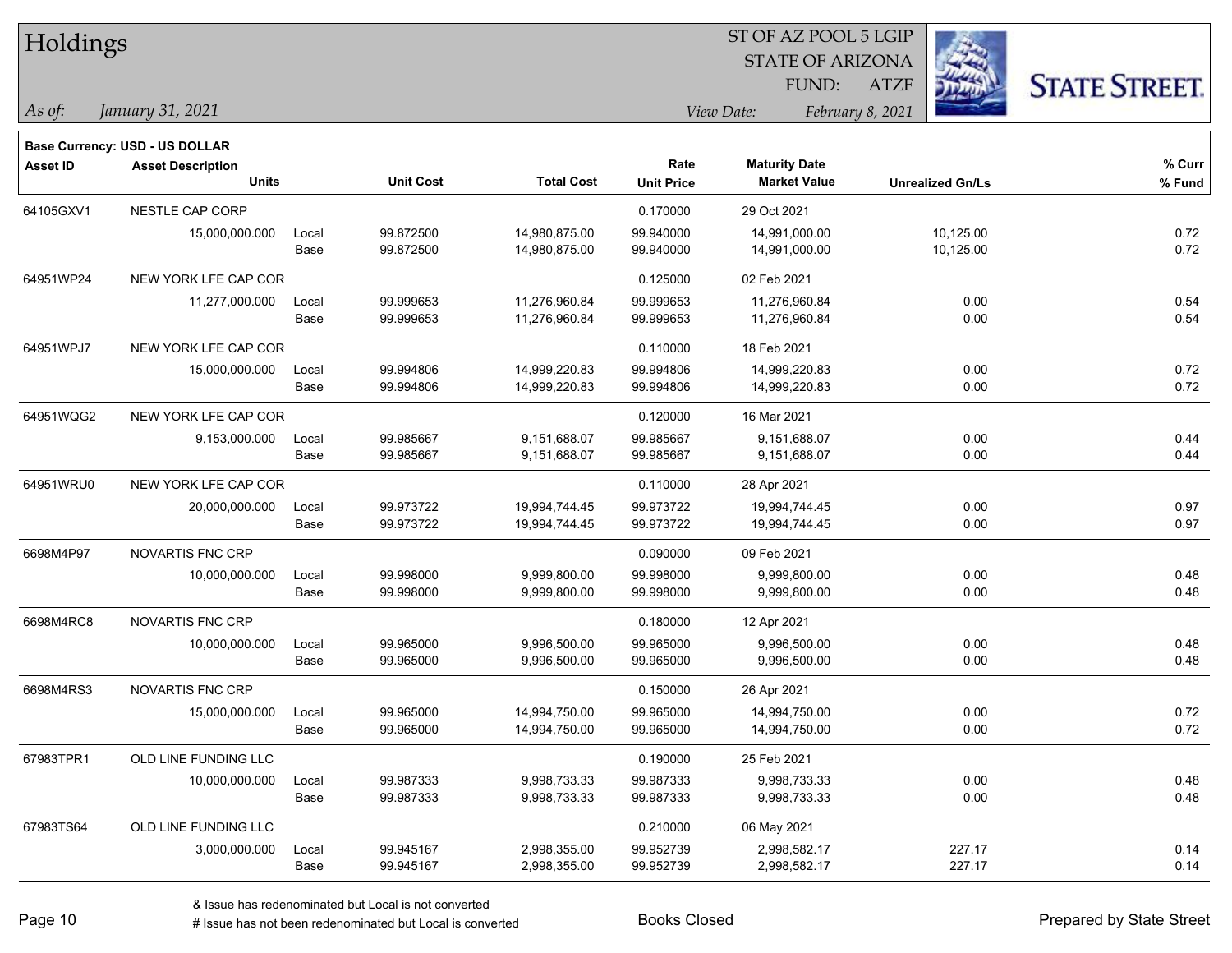| Holdings        |                                       |       |                  |                   | ST OF AZ POOL 5 LGIP |                                |                         |                      |  |  |
|-----------------|---------------------------------------|-------|------------------|-------------------|----------------------|--------------------------------|-------------------------|----------------------|--|--|
|                 |                                       |       |                  |                   |                      | <b>STATE OF ARIZONA</b>        |                         |                      |  |  |
|                 |                                       |       |                  |                   |                      | FUND:                          | <b>ATZF</b>             | <b>STATE STREET.</b> |  |  |
| As of:          | January 31, 2021                      |       |                  |                   |                      | View Date:<br>February 8, 2021 |                         |                      |  |  |
|                 | <b>Base Currency: USD - US DOLLAR</b> |       |                  |                   |                      |                                |                         |                      |  |  |
| <b>Asset ID</b> | <b>Asset Description</b>              |       |                  |                   | Rate                 | <b>Maturity Date</b>           |                         | % Curr               |  |  |
|                 | <b>Units</b>                          |       | <b>Unit Cost</b> | <b>Total Cost</b> | <b>Unit Price</b>    | <b>Market Value</b>            | <b>Unrealized Gn/Ls</b> | % Fund               |  |  |
| 71708EQA6       | PFIZER INC                            |       |                  |                   | 0.110000             | 10 Mar 2021                    |                         |                      |  |  |
|                 | 25,000,000.000                        | Local | 99.988694        | 24,997,173.61     | 99.988694            | 24,997,173.61                  | 0.00                    | 1.21                 |  |  |
|                 |                                       | Base  | 99.988694        | 24,997,173.61     | 99.988694            | 24,997,173.61                  | 0.00                    | 1.21                 |  |  |
| 74271TRE5       | PROCTOR GAMBLE AND CO                 |       |                  |                   | 0.110000             | 14 Apr 2021                    |                         |                      |  |  |
|                 | 15,000,000.000                        | Local | 99.978000        | 14,996,700.00     | 99.978000            | 14,996,700.00                  | 0.00                    | 0.72                 |  |  |
|                 |                                       | Base  | 99.978000        | 14,996,700.00     | 99.978000            | 14,996,700.00                  | 0.00                    | 0.72                 |  |  |
| 74271TRE5       | PROCTOR GAMBLE AND CO                 |       |                  |                   | 0.140000             | 14 Apr 2021                    |                         |                      |  |  |
|                 | 10,000,000.000                        | Local | 99.972000        | 9,997,200.00      | 99.972000            | 9,997,200.00                   | 0.00                    | 0.48                 |  |  |
|                 |                                       | Base  | 99.972000        | 9,997,200.00      | 99.972000            | 9,997,200.00                   | 0.00                    | 0.48                 |  |  |
| 74271TRP0       | PROCTOR GAMBLE AND CO                 |       |                  |                   | 0.100000             | 23 Apr 2021                    |                         |                      |  |  |
|                 | 27,000,000.000                        | Local | 99.977500        | 26,993,925.00     | 99.977500            | 26,993,925.00                  | 0.00                    | 1.30                 |  |  |
|                 |                                       | Base  | 99.977500        | 26,993,925.00     | 99.977500            | 26,993,925.00                  | 0.00                    | 1.30                 |  |  |
| 77119LS34       | ROCHE HOLDING INC                     |       |                  |                   | 0.110000             | 03 May 2021                    |                         |                      |  |  |
|                 | 10,000,000.000                        | Local | 99.972195        | 9,997,219.45      | 99.974469            | 9,997,446.90                   | 227.45                  | 0.48                 |  |  |
|                 |                                       | Base  | 99.972195        | 9,997,219.45      | 99.974469            | 9,997,446.90                   | 227.45                  | 0.48                 |  |  |
| 8225X2PG3       | SHELL INTNL FNC B.V                   |       |                  |                   | 0.130000             | 16 Feb 2021                    |                         |                      |  |  |
|                 | 2,000,000.000                         | Local | 99.994584        | 1,999,891.67      | 99.994584            | 1,999,891.67                   | 0.00                    | 0.10                 |  |  |
|                 |                                       | Base  | 99.994584        | 1,999,891.67      | 99.994584            | 1,999,891.67                   | 0.00                    | 0.10                 |  |  |
| 8225X2QV9       | SHELL INTNL FNC B.V                   |       |                  |                   | 0.190000             | 29 Mar 2021                    |                         |                      |  |  |
|                 | 1,253,000.000                         | Local | 99.970445        | 1,252,629.67      | 99.970445            | 1,252,629.67                   | 0.00                    | 0.06                 |  |  |
|                 |                                       | Base  | 99.970445        | 1,252,629.67      | 99.970445            | 1,252,629.67                   | 0.00                    | 0.06                 |  |  |
| 8225X2SR6       | SHELL INTNL FNC B.V                   |       |                  |                   | 0.190000             | 25 May 2021                    |                         |                      |  |  |
|                 | 2,165,000.000                         | Local | 99.940361        | 2,163,708.82      | 99.948208            | 2,163,878.70                   | 169.88                  | 0.10                 |  |  |
|                 |                                       | Base  | 99.940361        | 2,163,708.82      | 99.948208            | 2,163,878.70                   | 169.88                  | 0.10                 |  |  |
| 8225X2TE4       | SHELL INTNL FNC B.V                   |       |                  |                   | 0.210000             | 14 Jun 2021                    |                         |                      |  |  |
|                 | 9,500,000.000                         | Local | 99.922417        | 9,492,629.58      | 99.935717            | 9,493,893.12                   | 1,263.54                | 0.46                 |  |  |
|                 |                                       | Base  | 99.922417        | 9,492,629.58      | 99.935717            | 9,493,893.12                   | 1,263.54                | 0.46                 |  |  |
| 8225X2U85       | SHELL INTNL FNC B.V                   |       |                  |                   | 0.220000             | 08 Jul 2021                    |                         |                      |  |  |
|                 | 1,000,000.000                         | Local | 99.904056        | 999,040.56        | 99.920628            | 999,206.28                     | 165.72                  | 0.05                 |  |  |
|                 |                                       | Base  | 99.904056        | 999,040.56        | 99.920628            | 999,206.28                     | 165.72                  | 0.05                 |  |  |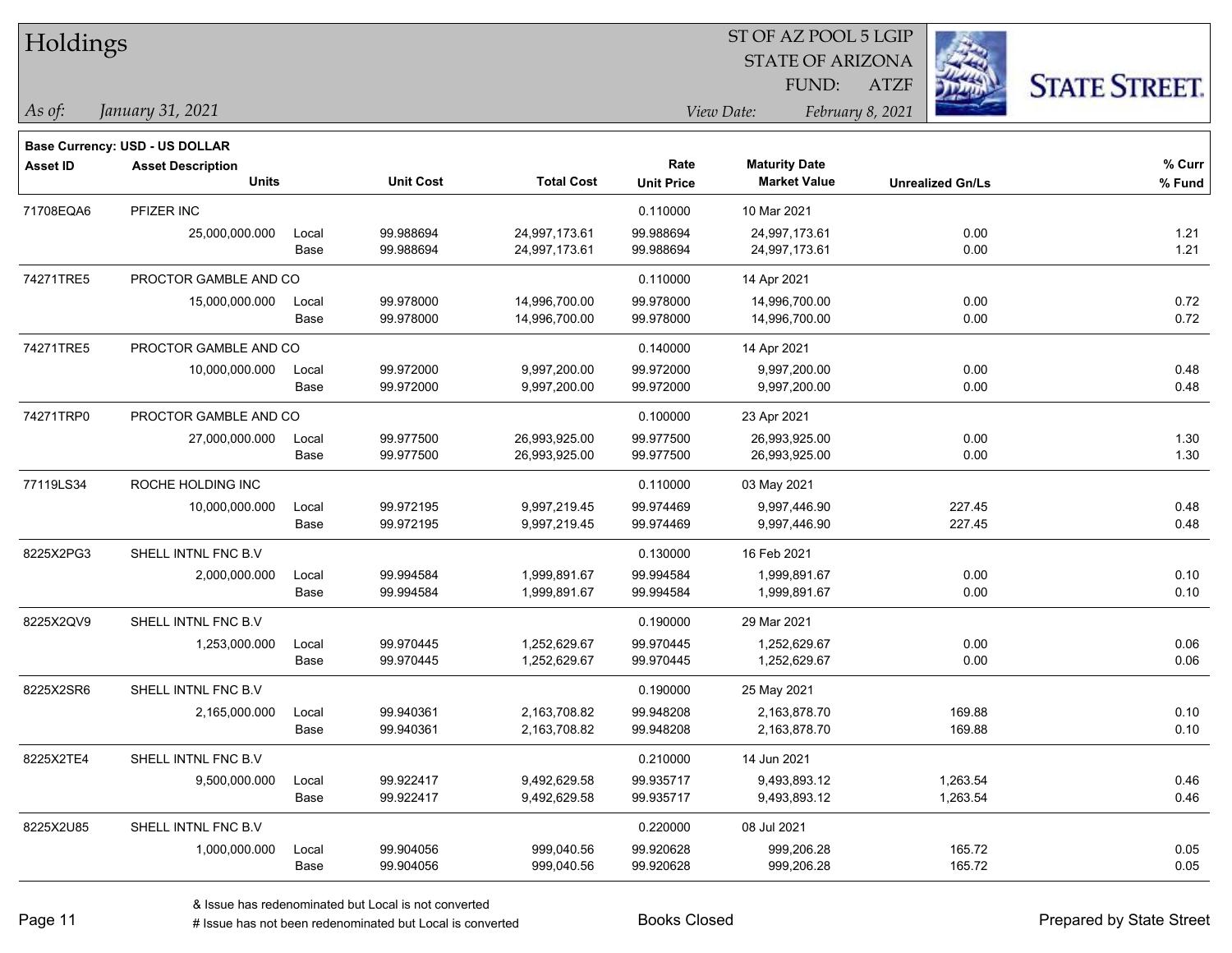| Holdings        |                                       |       |                  |                   | ST OF AZ POOL 5 LGIP |                         |                         |                      |  |  |
|-----------------|---------------------------------------|-------|------------------|-------------------|----------------------|-------------------------|-------------------------|----------------------|--|--|
|                 |                                       |       |                  |                   |                      | <b>STATE OF ARIZONA</b> |                         |                      |  |  |
|                 |                                       |       |                  |                   |                      | FUND:                   | <b>ATZF</b>             | <b>STATE STREET.</b> |  |  |
| As of:          | January 31, 2021                      |       |                  |                   |                      | View Date:              | February 8, 2021        |                      |  |  |
|                 | <b>Base Currency: USD - US DOLLAR</b> |       |                  |                   |                      |                         |                         |                      |  |  |
| <b>Asset ID</b> | <b>Asset Description</b>              |       |                  |                   | Rate                 | <b>Maturity Date</b>    |                         | % Curr               |  |  |
|                 | <b>Units</b>                          |       | <b>Unit Cost</b> | <b>Total Cost</b> | <b>Unit Price</b>    | <b>Market Value</b>     | <b>Unrealized Gn/Ls</b> | % Fund               |  |  |
| 8225X2UC6       | SHELL INTNL FNC B.V                   |       |                  |                   | 0.400000             | 12 Jul 2021             |                         |                      |  |  |
|                 | 10,000,000.000                        | Local | 99.821111        | 9,982,111.11      | 99.917711            | 9,991,771.10            | 9,659.99                | 0.48                 |  |  |
|                 |                                       | Base  | 99.821111        | 9,982,111.11      | 99.917711            | 9,991,771.10            | 9,659.99                | 0.48                 |  |  |
| 8225X2W18       | SHELL INTNL FNC B.V                   |       |                  |                   | 0.200000             | 01 Sep 2021             |                         |                      |  |  |
|                 | 10,000,000.000                        | Local | 99.882222        | 9,988,222.22      | 99.881633            | 9,988,163.30            | $-58.92$                | 0.48                 |  |  |
|                 |                                       | Base  | 99.882222        | 9,988,222.22      | 99.881633            | 9,988,163.30            | $-58.92$                | 0.48                 |  |  |
| 8225X2W18       | SHELL INTNL FNC B.V                   |       |                  |                   | 0.260000             | 01 Sep 2021             |                         |                      |  |  |
|                 | 10,000,000.000                        | Local | 99.846889        | 9,984,688.89      | 99.881633            | 9,988,163.30            | 3,474.41                | 0.48                 |  |  |
|                 |                                       | Base  | 99.846889        | 9,984,688.89      | 99.881633            | 9,988,163.30            | 3,474.41                | 0.48                 |  |  |
| 8225X2X17       | SHELL INTNL FNC B.V                   |       |                  |                   | 0.260000             | 01 Oct 2021             |                         |                      |  |  |
|                 | 6,000,000.000                         | Local | 99.825222        | 5,989,513.34      | 99.857489            | 5,991,449.34            | 1,936.00                | 0.29                 |  |  |
|                 |                                       | Base  | 99.825222        | 5,989,513.34      | 99.857489            | 5,991,449.34            | 1,936.00                | 0.29                 |  |  |
| 86562KPB4       | SUMITOMO MTSU BKG CORP                |       |                  |                   | 0.205000             | 11 Feb 2021             |                         |                      |  |  |
|                 | 20,450,000.000                        | Local | 99.994306        | 20,448,835.49     | 99.994306            | 20,448,835.49           | 0.00                    | 0.99                 |  |  |
|                 |                                       | Base  | 99.994306        | 20,448,835.49     | 99.994306            | 20,448,835.49           | 0.00                    | 0.99                 |  |  |
| 86564GNB3       | SUMITOMO MITSUI TRUST NY              |       |                  |                   | 0.230000             | 25 Mar 2021             |                         |                      |  |  |
|                 | 3,280,000.000                         | Local | 99.999998        | 3,279,999.94      | 99.999998            | 3,279,999.94            | 0.00                    | 0.16                 |  |  |
|                 |                                       | Base  | 99.999998        | 3,279,999.94      | 99.999998            | 3,279,999.94            | 0.00                    | 0.16                 |  |  |
| 86565CWU9       | SUMITOMO MITSUI BKG CORP              |       |                  |                   | 0.170000             | 29 Apr 2021             |                         |                      |  |  |
|                 | 25,000,000.000                        | Local | 100.000000       | 25,000,000.00     | 100.000000           | 25,000,000.00           | 0.00                    | 1.21                 |  |  |
|                 |                                       | Base  | 100.000000       | 25,000,000.00     | 100.000000           | 25,000,000.00           | 0.00                    | 1.21                 |  |  |
| 88602TQ97       | THUNDER BAY FNDNG LLC                 |       |                  |                   | 0.200000             | 09 Mar 2021             |                         |                      |  |  |
|                 | 1,500,000.000                         | Local | 99.980000        | 1,499,700.00      | 99.980000            | 1,499,700.00            | 0.00                    | 0.07                 |  |  |
|                 |                                       | Base  | 99.980000        | 1,499,700.00      | 99.980000            | 1,499,700.00            | 0.00                    | 0.07                 |  |  |
| 88602TXF5       | THUNDER BAY FNDNG LLC                 |       |                  |                   | 0.210000             | 15 Oct 2021             |                         |                      |  |  |
|                 | 14,300,000.000                        | Local | 99.850667        | 14,278,645.33     | 99.850667            | 14,278,645.33           | 0.00                    | 0.69                 |  |  |
|                 |                                       | Base  | 99.850667        | 14,278,645.33     | 99.850667            | 14,278,645.33           | 0.00                    | 0.69                 |  |  |
| 88603HD47       | THUNDER BAY FNDNG LLC                 |       |                  |                   | 0.250000             | 29 Mar 2021             |                         |                      |  |  |
|                 | 15,000,000.000                        | Local | 99.961111        | 14,994,166.67     | 99.961111            | 14,994,166.67           | 0.00                    | 0.72                 |  |  |
|                 |                                       | Base  | 99.961111        | 14,994,166.67     | 99.961111            | 14,994,166.67           | 0.00                    | 0.72                 |  |  |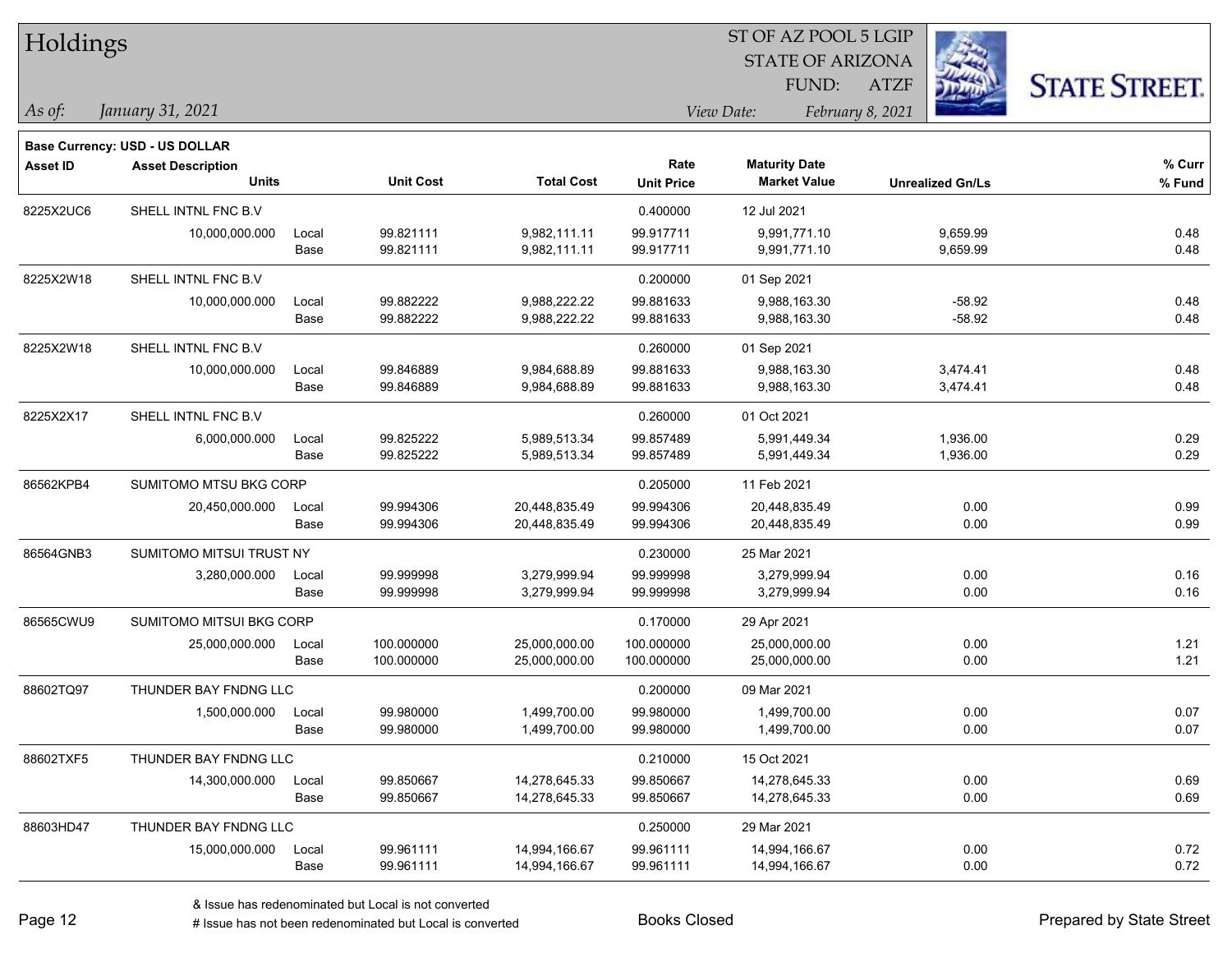| Holdings        |                                       |       |                  |                   |                   | ST OF AZ POOL 5 LGIP    |                  |                         |                      |
|-----------------|---------------------------------------|-------|------------------|-------------------|-------------------|-------------------------|------------------|-------------------------|----------------------|
|                 |                                       |       |                  |                   |                   | <b>STATE OF ARIZONA</b> |                  |                         |                      |
|                 |                                       |       |                  |                   |                   | FUND:                   | <b>ATZF</b>      |                         | <b>STATE STREET.</b> |
| As of:          | January 31, 2021                      |       |                  |                   |                   | View Date:              | February 8, 2021 |                         |                      |
|                 | <b>Base Currency: USD - US DOLLAR</b> |       |                  |                   |                   |                         |                  |                         |                      |
| <b>Asset ID</b> | <b>Asset Description</b>              |       |                  |                   | Rate              | <b>Maturity Date</b>    |                  |                         | % Curr               |
|                 | <b>Units</b>                          |       | <b>Unit Cost</b> | <b>Total Cost</b> | <b>Unit Price</b> | <b>Market Value</b>     |                  | <b>Unrealized Gn/Ls</b> | % Fund               |
| 89119AP10       | TORONTO DOMINION BANK                 |       |                  |                   | 0.170000          | 01 Feb 2021             |                  |                         |                      |
|                 | 15,000,000.000                        | Local | 100.000000       | 15,000,000.00     | 100.000000        | 15,000,000.00           |                  | 0.00                    | 0.72                 |
|                 |                                       | Base  | 100.000000       | 15,000,000.00     | 100.000000        | 15,000,000.00           |                  | 0.00                    | 0.72                 |
| 89119AP28       | <b>TORONTO DOMINION BANK</b>          |       |                  |                   | 0.090000          | 02 Feb 2021             |                  |                         |                      |
|                 | 10,000,000.000                        | Local | 99.999750        | 9,999,975.00      | 99.999750         | 9,999,975.00            |                  | 0.00                    | 0.48                 |
|                 |                                       | Base  | 99.999750        | 9,999,975.00      | 99.999750         | 9,999,975.00            |                  | 0.00                    | 0.48                 |
| 89119ATV0       | <b>TORONTO DOMINION BANK</b>          |       |                  |                   | 0.210000          | 29 Jun 2021             |                  |                         |                      |
|                 | 10,000,000.000                        | Local | 99.913667        | 9,991,366.67      | 99.913667         | 9,991,366.67            |                  | 0.00                    | 0.48                 |
|                 |                                       | Base  | 99.913667        | 9,991,366.67      | 99.913667         | 9,991,366.67            |                  | 0.00                    | 0.48                 |
| 89233GPS9       | TOYOTA MOTOR CREDIT                   |       |                  |                   | 0.170000          | 26 Feb 2021             |                  |                         |                      |
|                 | 25,000,000.000                        | Local | 99.988194        | 24,997,048.61     | 99.988194         | 24,997,048.61           |                  | 0.00                    | 1.21                 |
|                 |                                       | Base  | 99.988194        | 24,997,048.61     | 99.988194         | 24,997,048.61           |                  | 0.00                    | 1.21                 |
| 89233GRP3       | TOYOTA MOTOR CREDIT                   |       |                  |                   | 0.210000          | 23 Apr 2021             |                  |                         |                      |
|                 | 25,000,000.000                        | Local | 99.952750        | 24,988,187.50     | 99.952750         | 24,988,187.50           |                  | 0.00                    | 1.21                 |
|                 |                                       | Base  | 99.952750        | 24,988,187.50     | 99.952750         | 24,988,187.50           |                  | 0.00                    | 1.21                 |
| 90328AQA4       | <b>USAA CAPITAL CORP</b>              |       |                  |                   | 0.100000          | 10 Mar 2021             |                  |                         |                      |
|                 | 20,000,000.000                        | Local | 99.989722        | 19,997,944.45     | 99.989722         | 19,997,944.45           |                  | 0.00                    | 0.97                 |
|                 |                                       | Base  | 99.989722        | 19,997,944.45     | 99.989722         | 19,997,944.45           |                  | 0.00                    | 0.97                 |
| 90477DQ82       | UNILEVER CAPITAL CRP                  |       |                  |                   | 0.090000          | 08 Mar 2021             |                  |                         |                      |
|                 | 10,000,000.000                        | Local | 99.991250        | 9,999,125.00      | 99.991250         | 9,999,125.00            |                  | 0.00                    | 0.48                 |
|                 |                                       | Base  | 99.991250        | 9,999,125.00      | 99.991250         | 9,999,125.00            |                  | 0.00                    | 0.48                 |
| 90477DR16       | UNILEVER CAPITAL CRP                  |       |                  |                   | 0.110000          | 01 Apr 2021             |                  |                         |                      |
|                 | 6,997,000.000                         | Local | 99.981972        | 6,995,738.60      | 99.981972         | 6,995,738.60            |                  | 0.00                    | 0.34                 |
|                 |                                       | Base  | 99.981972        | 6,995,738.60      | 99.981972         | 6,995,738.60            |                  | 0.00                    | 0.34                 |
| 90477DRE8       | UNILEVER CAPITAL CRP                  |       |                  |                   | 0.130000          | 14 Apr 2021             |                  |                         |                      |
|                 | 16,915,000.000                        | Local | 99.974000        | 16,910,602.10     | 99.974000         | 16,910,602.10           |                  | 0.00                    | 0.82                 |
|                 |                                       | Base  | 99.974000        | 16,910,602.10     | 99.974000         | 16,910,602.10           |                  | 0.00                    | 0.82                 |
| 91058TP34       | UNITED HEALTHCARE CO                  |       |                  |                   | 0.180000          | 03 Feb 2021             |                  |                         |                      |
|                 | 25,000,000.000                        | Local | 99.999000        | 24,999,750.00     | 99.999000         | 24,999,750.00           |                  | 0.00                    | 1.21                 |
|                 |                                       | Base  | 99.999000        | 24,999,750.00     | 99.999000         | 24,999,750.00           |                  | 0.00                    | 1.21                 |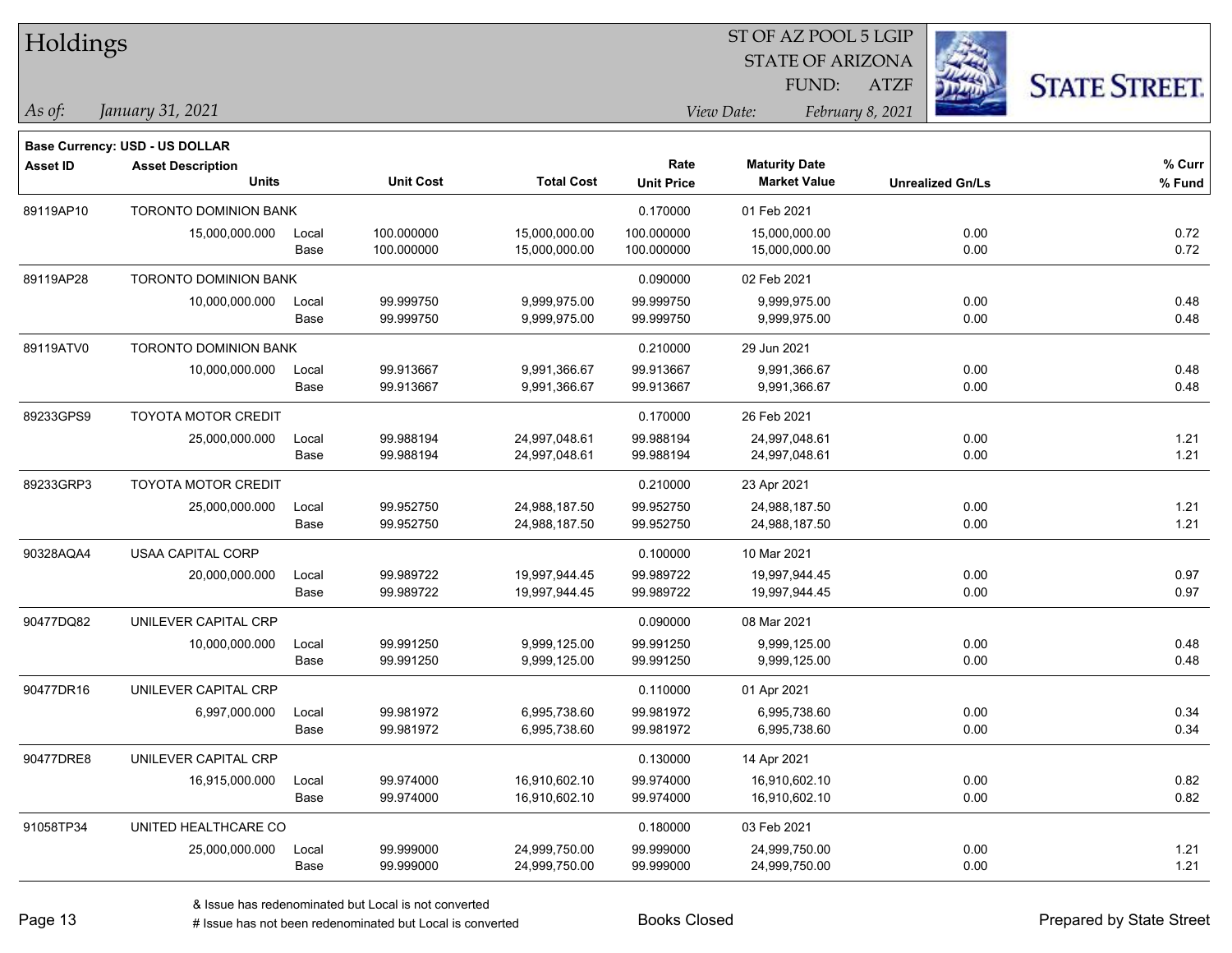| Holdings        |                                       |       |                  |                   |                   | ST OF AZ POOL 5 LGIP    |                         |                      |
|-----------------|---------------------------------------|-------|------------------|-------------------|-------------------|-------------------------|-------------------------|----------------------|
|                 |                                       |       |                  |                   |                   | <b>STATE OF ARIZONA</b> |                         |                      |
|                 |                                       |       |                  |                   |                   | FUND:                   | <b>ATZF</b>             | <b>STATE STREET.</b> |
| As of:          | January 31, 2021                      |       |                  |                   |                   | View Date:              | February 8, 2021        |                      |
|                 | <b>Base Currency: USD - US DOLLAR</b> |       |                  |                   |                   |                         |                         |                      |
| <b>Asset ID</b> | <b>Asset Description</b>              |       |                  |                   | Rate              | <b>Maturity Date</b>    |                         | % Curr               |
|                 | <b>Units</b>                          |       | <b>Unit Cost</b> | <b>Total Cost</b> | <b>Unit Price</b> | <b>Market Value</b>     | <b>Unrealized Gn/Ls</b> | % Fund               |
| 91058TQW9       | UNITED HEALTHCARE CO                  |       |                  |                   | 0.200000          | 30 Mar 2021             |                         |                      |
|                 | 15,000,000.000                        | Local | 99.968333        | 14,995,250.00     | 99.968333         | 14,995,250.00           | 0.00                    | 0.72                 |
|                 |                                       | Base  | 99.968333        | 14,995,250.00     | 99.968333         | 14,995,250.00           | 0.00                    | 0.72                 |
| 91058TQW9       | UNITED HEALTHCARE CO                  |       |                  |                   | 0.220000          | 30 Mar 2021             |                         |                      |
|                 | 10,000,000.000                        | Local | 99.965167        | 9,996,516.67      | 99.965167         | 9,996,516.67            | 0.00                    | 0.48                 |
|                 |                                       | Base  | 99.965167        | 9,996,516.67      | 99.965167         | 9,996,516.67            | 0.00                    | 0.48                 |
| 9127964D8       | TREASURY BILL 02/21 0.00000           |       |                  |                   | 0.081900          | 18 Feb 2021             |                         |                      |
|                 | 10,000,000.000                        | Local | 99.996133        | 9,999,613.25      | 99.996133         | 9,999,613.25            | 0.00                    | 0.48                 |
|                 |                                       | Base  | 99.996133        | 9,999,613.25      | 99.996133         | 9,999,613.25            | 0.00                    | 0.48                 |
| 912796XE4       | TREASURY BILL 02/21 0.00000           |       |                  |                   | 0.171000          | 25 Feb 2021             |                         |                      |
|                 | 10,000,000.000                        | Local | 99.988600        | 9,998,860.00      | 99.988600         | 9,998,860.00            | 0.00                    | 0.48                 |
|                 |                                       | Base  | 99.988600        | 9,998,860.00      | 99.988600         | 9,998,860.00            | 0.00                    | 0.48                 |
| 92646KPB2       | VICTORY RECEIVABLES                   |       |                  |                   | 0.190000          | 11 Feb 2021             |                         |                      |
|                 | 8,000,000.000                         | Local | 99.994722        | 7,999,577.78      | 99.994722         | 7,999,577.78            | 0.00                    | 0.39                 |
|                 |                                       | Base  | 99.994722        | 7,999,577.78      | 99.994722         | 7,999,577.78            | 0.00                    | 0.39                 |
| 92646KQ21       | <b>VICTORY RECEIVABLES</b>            |       |                  |                   | 0.220000          | 02 Mar 2021             |                         |                      |
|                 | 15,000,000.000                        | Local | 99.982278        | 14,997,341.67     | 99.982278         | 14,997,341.67           | 0.00                    | 0.72                 |
|                 |                                       | Base  | 99.982278        | 14,997,341.67     | 99.982278         | 14,997,341.67           | 0.00                    | 0.72                 |
| 92646KR12       | VICTORY RECEIVABLES                   |       |                  |                   | 0.200000          | 01 Apr 2021             |                         |                      |
|                 | 10,000,000.000                        | Local | 99.967222        | 9,996,722.22      | 99.967222         | 9,996,722.22            | 0.00                    | 0.48                 |
|                 |                                       | Base  | 99.967222        | 9,996,722.22      | 99.967222         | 9,996,722.22            | 0.00                    | 0.48                 |
| 927YHY004       | RBC CAPITAL MARKETS REPO 04/16 VAR    |       |                  |                   | 0.020000          | 01 Feb 2021             |                         |                      |
|                 | 75,000,000.000                        | Local | 100.000000       | 75,000,000.00     | 100.000000        | 75,000,000.00           | 0.00                    | 3.62                 |
|                 |                                       | Base  | 100.000000       | 75,000,000.00     | 100.000000        | 75,000,000.00           | 0.00                    | 3.62                 |
| 9612C0QH5       | <b>WESTPAC BANKING CORP.</b>          |       |                  |                   | 0.205000          | 17 Mar 2021             |                         |                      |
|                 | 25,000,000.000                        | Local | 99.974944        | 24,993,736.11     | 99.974944         | 24,993,736.11           | 0.00                    | 1.21                 |
|                 |                                       | Base  | 99.974944        | 24,993,736.11     | 99.974944         | 24,993,736.11           | 0.00                    | 1.21                 |
| 979QRC005       | <b>BANK OF AMERICA REPO</b>           |       |                  |                   | 0.040000          | 01 Feb 2021             |                         |                      |
|                 | 116,851,625.110                       | Local | 100.000000       | 116,851,625.11    | 100.000000        | 116,851,625.11          | 0.00                    | 5.64                 |
|                 |                                       | Base  | 100.000000       | 116,851,625.11    | 100.000000        | 116,851,625.11          | 0.00                    | 5.64                 |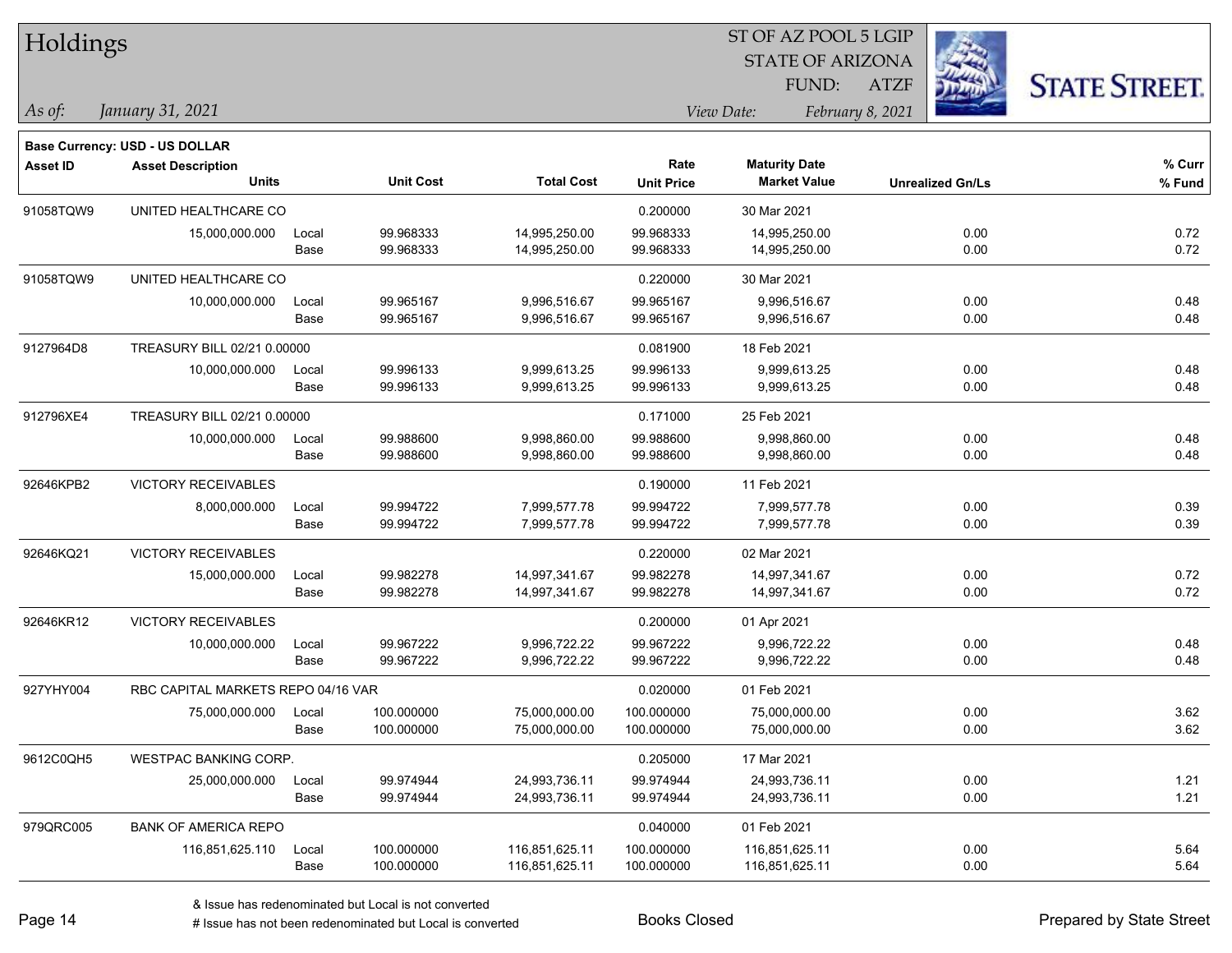| Holdings                     |                                                     |               |                          |                              |                          | ST OF AZ POOL 5 LGIP         |                         |                      |
|------------------------------|-----------------------------------------------------|---------------|--------------------------|------------------------------|--------------------------|------------------------------|-------------------------|----------------------|
|                              |                                                     |               |                          |                              |                          | <b>STATE OF ARIZONA</b>      |                         |                      |
|                              |                                                     |               |                          |                              |                          | <b>FUND:</b>                 | <b>ATZF</b>             | <b>STATE STREET.</b> |
| $\vert$ As of:               | January 31, 2021                                    |               |                          |                              |                          | View Date:                   | February 8, 2021        |                      |
|                              | Base Currency: USD - US DOLLAR                      |               |                          |                              |                          |                              |                         |                      |
| <b>Asset ID</b>              | <b>Asset Description</b>                            |               |                          |                              | Rate                     | <b>Maturity Date</b>         |                         | $%$ Curr             |
|                              | <b>Units</b>                                        |               | <b>Unit Cost</b>         | <b>Total Cost</b>            | <b>Unit Price</b>        | <b>Market Value</b>          | <b>Unrealized Gn/Ls</b> | % Fund               |
| <b>US DOLLAR Total</b>       |                                                     |               |                          |                              |                          |                              |                         |                      |
|                              | 1,900,373,625.110                                   | Local         |                          | 1,899,917,406.73             |                          | 1,899,970,606.33             | 53,199.60               | 91.71                |
|                              |                                                     | Base          |                          | 1,899,917,406.73             |                          | 1,899,970,606.33             | 53,199.60               | 91.71                |
| <b>CASH EQUIVALENT Total</b> |                                                     |               |                          |                              |                          |                              |                         |                      |
|                              | 1,900,373,625.110                                   | Base          |                          | 1,899,917,406.73             |                          | 1,899,970,606.33             | 53,199.60               | 91.71                |
| <b>FIXED INCOME</b>          |                                                     |               |                          |                              |                          |                              |                         |                      |
| <b>US DOLLAR</b>             |                                                     |               |                          |                              |                          |                              | Exchange Rate:          | 1.000000             |
| 14316HAA0                    | CARMAX AUTO OWNER TRUST CARMX 2020 4 A1             |               |                          |                              | 0.241980                 | 15 Oct 2021                  |                         |                      |
|                              | 5,741,456.420                                       | Local         | 100.000000               | 5,741,456.42                 | 100.004060               | 5,741,689.52                 | 233.10                  | 0.28                 |
| Original Face:               | 12,000,000.000                                      | Base          | 100.000000               | 5,741,456.42                 | 100.004060               | 5,741,689.52                 | 233.10                  | 0.28                 |
| 14316NAA7                    | CARMAX AUTO OWNER TRUST CARMX 2021 1 A1             |               |                          |                              | 0.172380                 | 15 Feb 2022                  |                         |                      |
| Original Face:               | 7,000,000.000<br>7,000,000.000                      | Local<br>Base | 100.000000<br>100.000000 | 7,000,000.00<br>7,000,000.00 | 100.001050<br>100.001050 | 7,000,073.50<br>7,000,073.50 | 73.50<br>73.50          | 0.34<br>0.34         |
|                              |                                                     |               |                          |                              |                          |                              |                         |                      |
| 313396M91                    | FREDDIE MAC DISCOUNT NT DISCOUNT NOT 11/20 0.00000  |               |                          |                              |                          | 02 Nov 2020                  |                         |                      |
|                              | 0.000                                               | Local<br>Base | 0.000000<br>0.000000     | $-0.10$<br>$-0.10$           | 0.000000<br>0.000000     | 0.00<br>0.00                 | 0.10<br>0.10            | 0.00<br>0.00         |
| 362569AH8                    | GM FINANCIAL AUTOMOBILE LEASIN GMALT 2020 3 A1      |               |                          |                              | 0.178140                 | 20 Oct 2021                  |                         |                      |
|                              | 1,768,251.670                                       | Local         | 100.000000               | 1,768,251.67                 | 100.000000               | 1,768,251.67                 | 0.00                    | 0.09                 |
| Original Face:               | 8,000,000.000                                       | Base          | 100.000000               | 1,768,251.67                 | 100.000000               | 1,768,251.67                 | 0.00                    | 0.09                 |
| 43813KAA0                    | HONDA AUTO RECEIVABLES OWNER T HAROT 2020 3 A1      |               |                          |                              | 0.188770                 | 18 Oct 2021                  |                         |                      |
|                              | 4,318,797.820 Local                                 |               | 100.000000               | 4,318,797.82                 | 100.000010               | 4,318,798.25                 | 0.43                    | 0.21                 |
| Original Face:               | 10,500,000.000                                      | Base          | 100.000000               | 4,318,797.82                 | 100.000010               | 4,318,798.25                 | 0.43                    | 0.21                 |
| 44891PAA2                    | HYUNDAI AUTO LEASE SECURITIZAT HALST 2020 B A1 144A |               |                          |                              | 0.200760                 | 15 Oct 2021                  |                         |                      |
|                              | 1,389,682.470                                       | Local         | 100.000000               | 1,389,682.47                 | 99.999660                | 1,389,677.75                 | $-4.72$                 | 0.07                 |
| Original Face:               | 5,000,000.000                                       | Base          | 100.000000               | 1,389,682.47                 | 99.999660                | 1,389,677.75                 | $-4.72$                 | 0.07                 |
| 44891RAA8                    | HYUNDAI AUTO RECEIVABLES TRUST HART 2020 C A1       |               |                          |                              | 0.185750                 | 15 Nov 2021                  |                         |                      |
| Original Face:               | 5,370,906.620<br>10,000,000.000                     | Local<br>Base | 100.000000<br>100.000000 | 5,370,906.62<br>5,370,906.62 | 100.000180<br>100.000180 | 5,370,916.29<br>5,370,916.29 | 9.67<br>9.67            | 0.26<br>0.26         |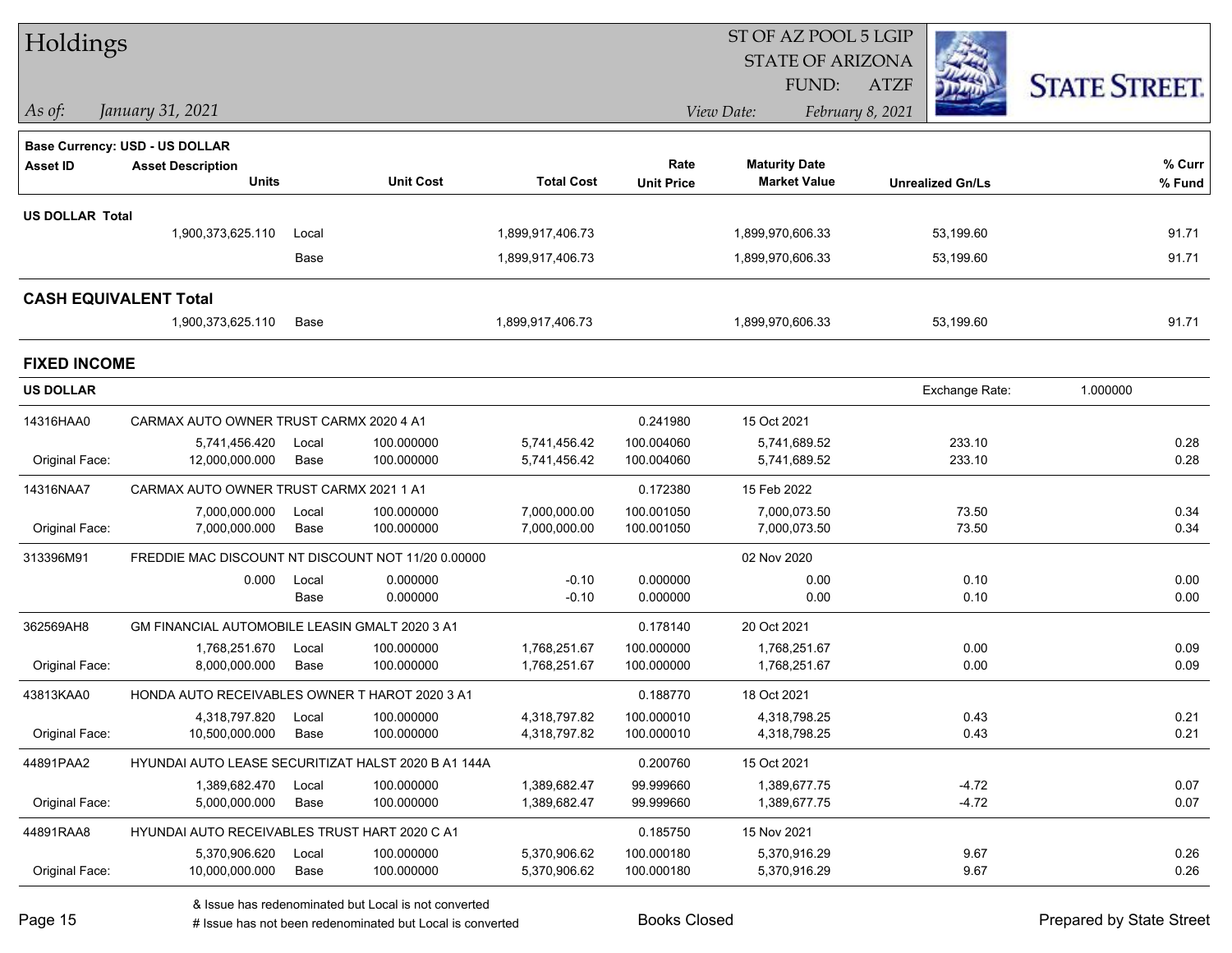| Holdings       |                                                |       |                                                     |                   |                   | ST OF AZ POOL 5 LGIP    |                         |                      |
|----------------|------------------------------------------------|-------|-----------------------------------------------------|-------------------|-------------------|-------------------------|-------------------------|----------------------|
|                |                                                |       |                                                     |                   |                   | <b>STATE OF ARIZONA</b> |                         |                      |
|                |                                                |       |                                                     |                   |                   | FUND:                   | <b>ATZF</b>             | <b>STATE STREET.</b> |
| As of:         | January 31, 2021                               |       |                                                     |                   |                   | View Date:              | February 8, 2021        |                      |
|                | <b>Base Currency: USD - US DOLLAR</b>          |       |                                                     |                   |                   |                         |                         |                      |
| Asset ID       | <b>Asset Description</b>                       |       |                                                     |                   | Rate              | <b>Maturity Date</b>    |                         | $%$ Curr             |
|                | <b>Units</b>                                   |       | <b>Unit Cost</b>                                    | <b>Total Cost</b> | <b>Unit Price</b> | <b>Market Value</b>     | <b>Unrealized Gn/Ls</b> | % Fund               |
| 44891TAA4      |                                                |       | HYUNDAI AUTO LEASE SECURITIZAT HALST 2021 A A1 144A |                   | 0.170650          | 18 Jan 2022             |                         |                      |
|                | 6,600,000.000                                  | Local | 100.000000                                          | 6,600,000.00      | 99.998570         | 6,599,905.62            | $-94.38$                | 0.32                 |
| Original Face: | 6,600,000.000                                  | Base  | 100.000000                                          | 6,600,000.00      | 99.998570         | 6,599,905.62            | $-94.38$                | 0.32                 |
| 45818KR20      | IADB DISCOUNT NOTE DISCOUNT NOT 11/20 0.00000  |       |                                                     |                   |                   | 27 Nov 2020             |                         |                      |
|                | 0.000                                          | Local | 0.000000                                            | $-0.13$           | 0.000000          | 0.00                    | 0.13                    | 0.00                 |
|                |                                                | Base  | 0.000000                                            | $-0.13$           | 0.000000          | 0.00                    | 0.13                    | 0.00                 |
| 45818LAL4      | IADB DISCOUNT NOTE DISCOUNT NOT 01/21 0.00000  |       |                                                     |                   |                   | 11 Jan 2021             |                         |                      |
|                | 0.000                                          | Local | 0.000000                                            | $-0.09$           | 0.000000          | 0.00                    | 0.09                    | 0.00                 |
|                |                                                | Base  | 0.000000                                            | $-0.09$           | 0.000000          | 0.00                    | 0.09                    | 0.00                 |
| 459052D37      | IBRD DISCOUNT NOTE DISCOUNT NOT 08/20 0.00000  |       |                                                     |                   |                   | 24 Aug 2020             |                         |                      |
|                | 0.000                                          | Local | 0.000000                                            | $-0.02$           | 0.000000          | 0.00                    | 0.02                    | 0.00                 |
|                |                                                | Base  | 0.000000                                            | $-0.02$           | 0.000000          | 0.00                    | 0.02                    | 0.00                 |
| 459052F92      | IBRD DISCOUNT NOTE DISCOUNT NOT 09/20 0.00000  |       |                                                     |                   |                   | 15 Sep 2020             |                         |                      |
|                | 0.000                                          | Local | 0.000000                                            | $-0.05$           | 0.000000          | 0.00                    | 0.05                    | 0.00                 |
|                |                                                | Base  | 0.000000                                            | $-0.05$           | 0.000000          | 0.00                    | 0.05                    | 0.00                 |
| 58770GAA8      | MERCEDES BENZ AUTO LEASE TRUST MBALT 2021 A A1 |       |                                                     |                   | 0.146940          | 15 Feb 2022             |                         |                      |
|                | 10,500,000.000                                 | Local | 100.000000                                          | 10,500,000.00     | 99.997070         | 10,499,692.35           | $-307.65$               | 0.51                 |
| Original Face: | 10,500,000.000                                 | Base  | 100.000000                                          | 10,500,000.00     | 99.997070         | 10,499,692.35           | $-307.65$               | 0.51                 |
| 89236XAA4      | TOYOTA AUTO RECEIVABLES OWNER TAOT 2020 D A1   |       |                                                     |                   | 0.163750          | 15 Oct 2021             |                         |                      |
|                | 4,142,538.530                                  | Local | 100.000000                                          | 4,142,538.53      | 99.998640         | 4,142,482.19            | $-56.34$                | 0.20                 |
| Original Face: | 15,000,000.000                                 | Base  | 100.000000                                          | 4, 142, 538.53    | 99.998640         | 4,142,482.19            | $-56.34$                | 0.20                 |
| 9127962F5      | TREASURY BILL 03/21 0.00000                    |       |                                                     |                   |                   | 25 Mar 2021             |                         |                      |
|                | 10,000,000.000                                 | Local | 99.987448                                           | 9,998,744.80      | 99.991333         | 9,999,133.30            | 388.50                  | 0.48                 |
|                |                                                | Base  | 99.987448                                           | 9,998,744.80      | 99.991333         | 9,999,133.30            | 388.50                  | 0.48                 |
| 9127962J7      | TREASURY BILL 10/20 0.00000                    |       |                                                     |                   |                   | 01 Oct 2020             |                         |                      |
|                | 0.000                                          | Local | 0.000000                                            | $-0.07$           | 0.000000          | 0.00                    | 0.07                    | 0.00                 |
|                |                                                | Base  | 0.000000                                            | $-0.07$           | 0.000000          | 0.00                    | 0.07                    | 0.00                 |
| 9127962W8      | TREASURY BILL 06/20 0.00000                    |       |                                                     |                   |                   | 23 Jun 2020             |                         |                      |
|                | 0.000                                          | Local | 0.000000                                            | $-0.07$           | 0.000000          | 0.00                    | 0.07                    | 0.00                 |
|                |                                                | Base  | 0.000000                                            | $-0.07$           | 0.000000          | 0.00                    | 0.07                    | 0.00                 |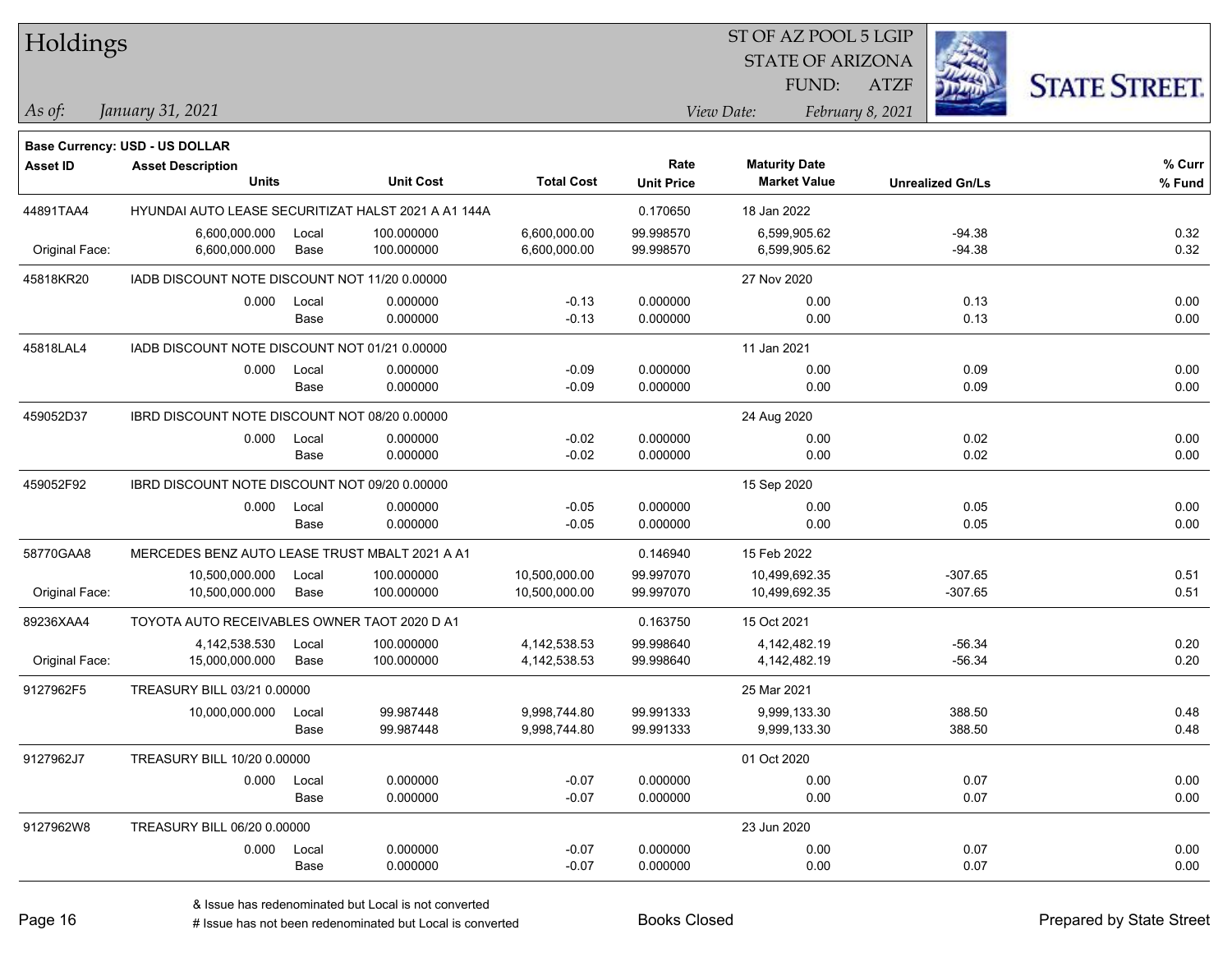| Holdings        |                                          |       |                  |                   |                           | SI OF AZ POOL 5 LGIP                        |                         |                     |
|-----------------|------------------------------------------|-------|------------------|-------------------|---------------------------|---------------------------------------------|-------------------------|---------------------|
|                 |                                          |       |                  |                   |                           | <b>STATE OF ARIZONA</b>                     |                         |                     |
|                 |                                          |       |                  |                   |                           | FUND:                                       | <b>ATZF</b>             | <b>STATE STREET</b> |
| As of:          | January 31, 2021                         |       |                  |                   |                           | View Date:                                  | February 8, 2021        |                     |
|                 | <b>Base Currency: USD - US DOLLAR</b>    |       |                  |                   |                           |                                             |                         |                     |
| <b>Asset ID</b> | <b>Asset Description</b><br><b>Units</b> |       | <b>Unit Cost</b> | <b>Total Cost</b> | Rate<br><b>Unit Price</b> | <b>Maturity Date</b><br><b>Market Value</b> | <b>Unrealized Gn/Ls</b> | % Curr<br>% Fund    |
| 9127962X6       | TREASURY BILL 06/20 0.00000              |       |                  |                   | 0.010000                  | 30 Jun 2020                                 |                         |                     |
|                 | 0.000                                    | Local | 0.000000         | 232.81            | 0.000000                  | 0.00                                        | $-232.81$               | 0.00                |
|                 |                                          | Base  | 0.000000         | 232.81            | 0.000000                  | 0.00                                        | $-232.81$               | 0.00                |
| 9127963F4       | TREASURY BILL 07/20 0.00000              |       |                  |                   |                           | 21 Jul 2020                                 |                         |                     |
|                 | 0.000                                    | Local | 0.000000         | $-0.04$           | 0.000000                  | 0.00                                        | 0.04                    | 0.00                |
|                 |                                          | Base  | 0.000000         | $-0.04$           | 0.000000                  | 0.00                                        | 0.04                    | 0.00                |
| 9127963J6       | TREASURY BILL 12/20 0.00000              |       |                  |                   |                           | 10 Dec 2020                                 |                         |                     |
|                 | 0.000                                    | Local | 0.000000         | $-0.03$           | 0.000000                  | 0.00                                        | 0.03                    | 0.00                |
|                 |                                          | Base  | 0.000000         | $-0.03$           | 0.000000                  | 0.00                                        | 0.03                    | 0.00                |
| 9127963P2       | TREASURY BILL 08/20 0.00000              |       |                  |                   |                           | 18 Aug 2020                                 |                         |                     |
|                 | 0.000                                    | Local | 0.000000         | $-0.07$           | 0.000000                  | 0.00                                        | 0.07                    | 0.00                |
|                 |                                          | Base  | 0.000000         | $-0.07$           | 0.000000                  | 0.00                                        | 0.07                    | 0.00                |
| 9127963Q0       | TREASURY BILL 08/20 0.00000              |       |                  |                   |                           | 25 Aug 2020                                 |                         |                     |
|                 | 0.000                                    | Local | 0.000000         | $-0.03$           | 0.000000                  | 0.00                                        | 0.03                    | 0.00                |
|                 |                                          | Base  | 0.000000         | $-0.03$           | 0.000000                  | 0.00                                        | 0.03                    | 0.00                |
| 9127964A4       | TREASURY BILL 09/20 0.00000              |       |                  |                   | 0.010000                  | 29 Sep 2020                                 |                         |                     |
|                 | 0.000                                    | Local | 0.000000         | $-0.04$           | 0.000000                  | 0.00                                        | 0.04                    | 0.00                |
|                 |                                          | Base  | 0.000000         | $-0.04$           | 0.000000                  | 0.00                                        | 0.04                    | 0.00                |
| 9127964J5       | TREASURY BILL 10/20 0.00000              |       |                  |                   |                           | 20 Oct 2020                                 |                         |                     |
|                 | 0.000                                    | Local | 0.000000         | $-0.04$           | 0.000000                  | 0.00                                        | 0.04                    | 0.00                |
|                 |                                          | Base  | 0.000000         | $-0.04$           | 0.000000                  | 0.00                                        | 0.04                    | 0.00                |
| 9127964M8       | TREASURY BILL 03/21 0.00000              |       |                  |                   | 0.010000                  | 11 Mar 2021                                 |                         |                     |
|                 | 10,000,000.000                           | Local | 99.987756        | 9,998,775.56      | 99.994986                 | 9,999,498.60                                | 723.04                  | 0.48                |
|                 |                                          | Base  | 99.987756        | 9,998,775.56      | 99.994986                 | 9,999,498.60                                | 723.04                  | 0.48                |
| 9127964N6       | TREASURY BILL 03/21 0.00000              |       |                  |                   | 0.010000                  | 18 Mar 2021                                 |                         |                     |
|                 | 10,000,000.000                           | Local | 99.984625        | 9,998,462.51      | 99.992188                 | 9,999,218.80                                | 756.29                  | 0.48                |
|                 |                                          | Base  | 99.984625        | 9,998,462.51      | 99.992188                 | 9,999,218.80                                | 756.29                  | 0.48                |
| 9127964P1       | TREASURY BILL 04/21 0.00000              |       |                  |                   |                           | 01 Apr 2021                                 |                         |                     |
|                 | 10,000,000.000                           | Local | 99.985086        | 9,998,508.60      | 99.989757                 | 9,998,975.70                                | 467.10                  | 0.48                |
|                 |                                          | Base  | 99.985086        | 9,998,508.60      | 99.989757                 | 9,998,975.70                                | 467.10                  | 0.48                |

 $\overline{S}$   $\overline{S}$   $\overline{S}$   $\overline{S}$   $\overline{S}$   $\overline{S}$   $\overline{S}$   $\overline{S}$   $\overline{S}$   $\overline{S}$   $\overline{S}$   $\overline{S}$   $\overline{S}$   $\overline{S}$   $\overline{S}$   $\overline{S}$   $\overline{S}$   $\overline{S}$   $\overline{S}$   $\overline{S}$   $\overline{S}$   $\overline{S}$   $\overline{S}$   $\overline{S}$   $\overline{$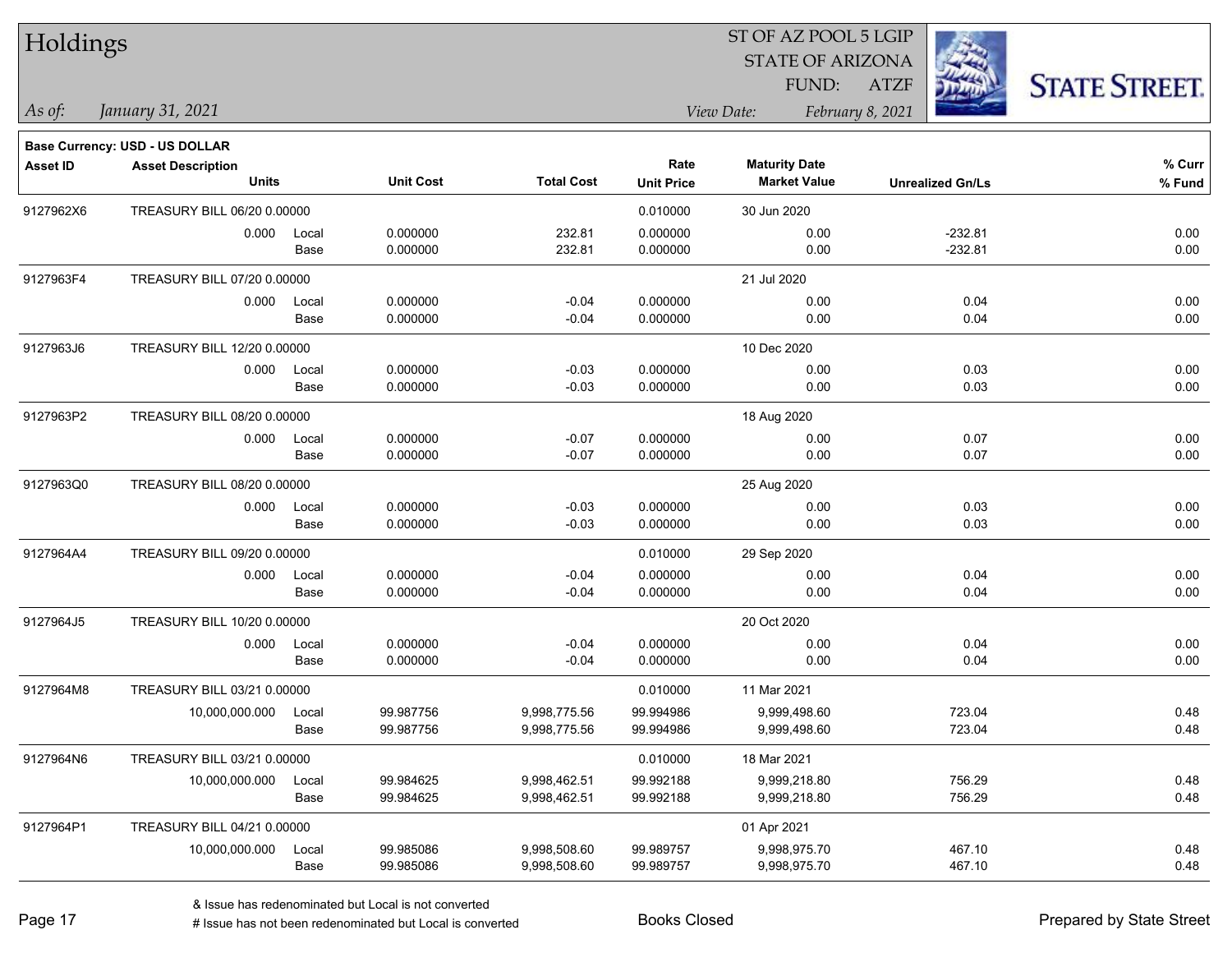| Holdings        |                                |       |                  |                   |                   | ST OF AZ POOL 5 LGIP    |                         |                      |
|-----------------|--------------------------------|-------|------------------|-------------------|-------------------|-------------------------|-------------------------|----------------------|
|                 |                                |       |                  |                   |                   | <b>STATE OF ARIZONA</b> |                         |                      |
|                 |                                |       |                  |                   |                   | FUND:                   | <b>ATZF</b>             | <b>STATE STREET.</b> |
| As of:          | January 31, 2021               |       |                  |                   |                   | View Date:              | February 8, 2021        |                      |
|                 | Base Currency: USD - US DOLLAR |       |                  |                   |                   |                         |                         |                      |
| <b>Asset ID</b> | <b>Asset Description</b>       |       |                  |                   | Rate              | <b>Maturity Date</b>    |                         | % Curr               |
|                 | <b>Units</b>                   |       | <b>Unit Cost</b> | <b>Total Cost</b> | <b>Unit Price</b> | <b>Market Value</b>     | <b>Unrealized Gn/Ls</b> | $%$ Fund             |
| 9127964Y2       | TREASURY BILL 04/21 0.00000    |       |                  |                   | 0.010000          | 15 Apr 2021             |                         |                      |
|                 | 10,000,000.000                 | Local | 99.976681        | 9,997,668.05      | 99.986819         | 9,998,681.90            | 1,013.85                | 0.48                 |
|                 |                                | Base  | 99.976681        | 9,997,668.05      | 99.986819         | 9,998,681.90            | 1,013.85                | 0.48                 |
| 9127965D7       | TREASURY BILL 12/20 0.00000    |       |                  |                   | 0.010000          | 22 Dec 2020             |                         |                      |
|                 | 0.000                          | Local | 0.000000         | $-0.04$           | 0.000000          | 0.00                    | 0.04                    | 0.00                 |
|                 |                                | Base  | 0.000000         | $-0.04$           | 0.000000          | 0.00                    | 0.04                    | 0.00                 |
| 912796A82       | TREASURY BILL 01/21 0.00000    |       |                  |                   |                   | 26 Jan 2021             |                         |                      |
|                 | 0.000                          | Local | 0.000000         | $-0.07$           | 0.000000          | 0.00                    | 0.07                    | 0.00                 |
|                 |                                | Base  | 0.000000         | $-0.07$           | 0.000000          | 0.00                    | 0.07                    | 0.00                 |
| 912796B40       | TREASURY BILL 07/21 0.00000    |       |                  |                   | 0.010000          | 01 Jul 2021             |                         |                      |
|                 | 10,000,000.000                 | Local | 99.959375        | 9,995,937.47      | 99.966667         | 9,996,666.70            | 729.23                  | 0.48                 |
|                 |                                | Base  | 99.959375        | 9,995,937.47      | 99.966667         | 9,996,666.70            | 729.23                  | 0.48                 |
| 912796B99       | TREASURY BILL 02/21 0.00000    |       |                  |                   |                   | 23 Feb 2021             |                         |                      |
|                 | 10,000,000.000                 | Local | 99.994164        | 9,999,416.39      | 99.997250         | 9,999,725.00            | 308.61                  | 0.48                 |
|                 |                                | Base  | 99.994164        | 9,999,416.39      | 99.997250         | 9,999,725.00            | 308.61                  | 0.48                 |
| 912796C72       | TREASURY BILL 03/21 0.00000    |       |                  |                   |                   | 09 Mar 2021             |                         |                      |
|                 | 10,000,000.000                 | Local | 99.991950        | 9,999,195.01      | 99.994250         | 9,999,425.00            | 229.99                  | 0.48                 |
|                 |                                | Base  | 99.991950        | 9,999,195.01      | 99.994250         | 9,999,425.00            | 229.99                  | 0.48                 |
| 912796C98       | TREASURY BILL 03/21 0.00000    |       |                  |                   |                   | 23 Mar 2021             |                         |                      |
|                 | 10,000,000.000                 | Local | 99.983681        | 9,998,368.05      | 99.991667         | 9,999,166.70            | 798.65                  | 0.48                 |
|                 |                                | Base  | 99.983681        | 9,998,368.05      | 99.991667         | 9,999,166.70            | 798.65                  | 0.48                 |
| 912796F20       | CASH MGMT BILL 04/21 0.00000   |       |                  |                   |                   | 27 Apr 2021             |                         |                      |
|                 | 10,000,000.000                 | Local | 99.978750        | 9,997,875.00      | 99.987014         | 9,998,701.40            | 826.40                  | 0.48                 |
|                 |                                | Base  | 99.978750        | 9,997,875.00      | 99.987014         | 9,998,701.40            | 826.40                  | 0.48                 |
| 912796WX3       | TREASURY BILL 07/20 0.00000    |       |                  |                   |                   | 23 Jul 2020             |                         |                      |
|                 | 0.000                          | Local | 0.000000         | $-0.03$           | 0.000000          | 0.00                    | 0.03                    | 0.00                 |
|                 |                                | Base  | 0.000000         | $-0.03$           | 0.000000          | 0.00                    | 0.03                    | 0.00                 |
| 912796XE4       | TREASURY BILL 02/21 0.00000    |       |                  |                   |                   | 25 Feb 2021             |                         |                      |
|                 | 10,000,000.000                 | Local | 99.992000        | 9,999,199.99      | 99.996667         | 9,999,666.70            | 466.71                  | 0.48                 |
|                 |                                | Base  | 99.992000        | 9,999,199.99      | 99.996667         | 9,999,666.70            | 466.71                  | 0.48                 |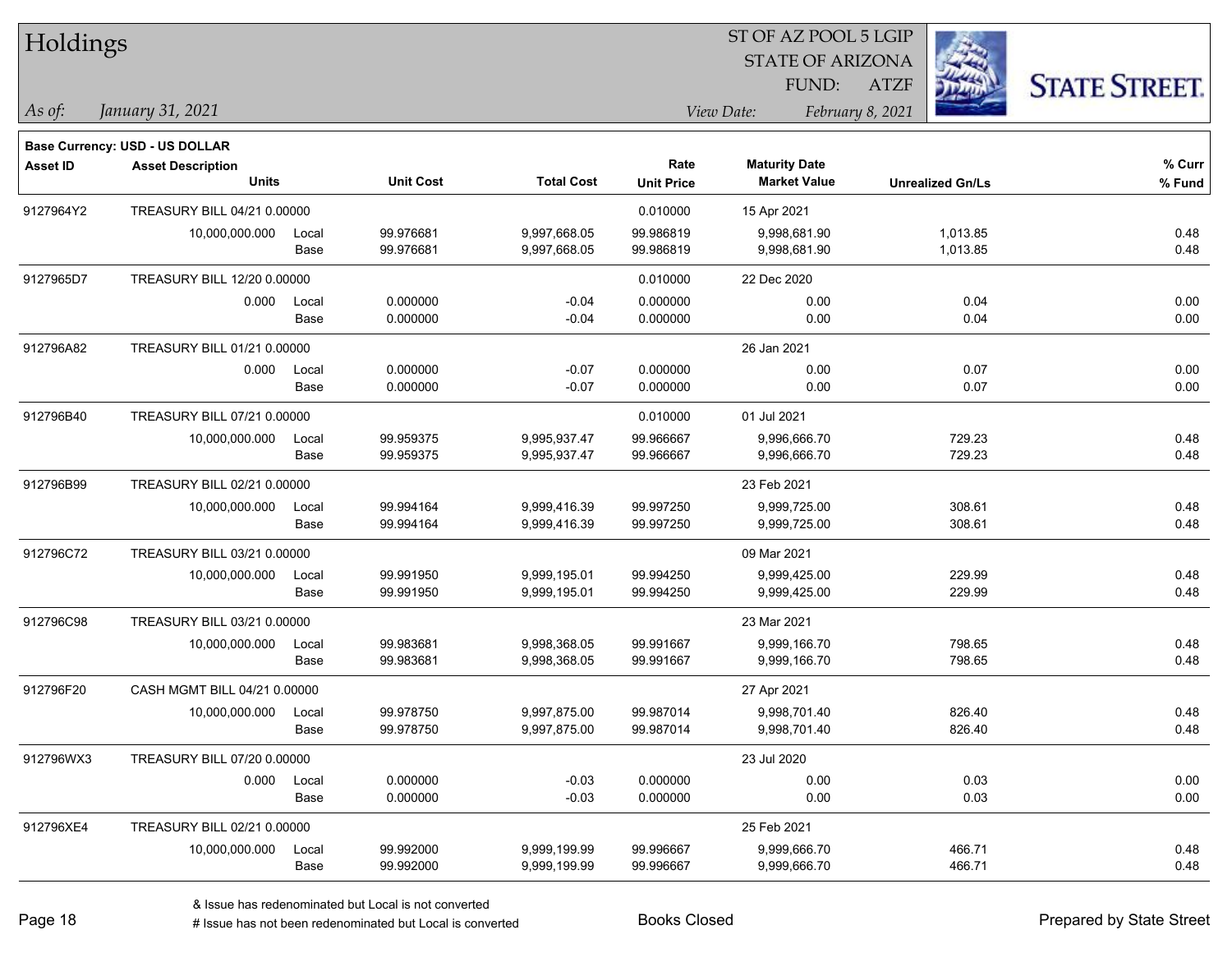| Holdings                  |                                       |       |                  |                   |                         | ST OF AZ POOL 5 LGIP |                  |                                                                                                                                                                                                                                            |                      |
|---------------------------|---------------------------------------|-------|------------------|-------------------|-------------------------|----------------------|------------------|--------------------------------------------------------------------------------------------------------------------------------------------------------------------------------------------------------------------------------------------|----------------------|
|                           |                                       |       |                  |                   | <b>STATE OF ARIZONA</b> |                      |                  | $\label{eq:2} \mathbb{E} \left[ \left\langle \mathcal{F}_{\mathcal{A}} \right\rangle \right] \mathcal{F}_{\mathcal{A}} \right] = \mathbb{E} \left[ \left\langle \mathcal{F}_{\mathcal{A}} \right\rangle \mathcal{F}_{\mathcal{A}} \right]$ |                      |
|                           |                                       |       |                  |                   |                         | FUND:                | <b>ATZF</b>      | מיית                                                                                                                                                                                                                                       | <b>STATE STREET.</b> |
| $\vert$ As of:            | January 31, 2021                      |       |                  |                   |                         | View Date:           | February 8, 2021 |                                                                                                                                                                                                                                            |                      |
|                           | <b>Base Currency: USD - US DOLLAR</b> |       |                  |                   |                         |                      |                  |                                                                                                                                                                                                                                            |                      |
| <b>Asset ID</b>           | <b>Asset Description</b>              |       |                  |                   | Rate                    | <b>Maturity Date</b> |                  |                                                                                                                                                                                                                                            | % Curr               |
|                           | <b>Units</b>                          |       | <b>Unit Cost</b> | <b>Total Cost</b> | <b>Unit Price</b>       | <b>Market Value</b>  |                  | <b>Unrealized Gn/Ls</b>                                                                                                                                                                                                                    | % Fund               |
| <b>US DOLLAR Total</b>    |                                       |       |                  |                   |                         |                      |                  |                                                                                                                                                                                                                                            |                      |
|                           | 156,831,633.530                       | Local |                  | 156,814,016.85    |                         | 156,820,346.94       |                  | 6,330.09                                                                                                                                                                                                                                   | 7.57                 |
| Original Face:            | 84,600,000.000                        | Base  |                  | 156,814,016.85    |                         | 156,820,346.94       |                  | 6,330.09                                                                                                                                                                                                                                   | 7.57                 |
| <b>FIXED INCOME Total</b> |                                       |       |                  |                   |                         |                      |                  |                                                                                                                                                                                                                                            |                      |
|                           | 156,831,633.530                       | Base  |                  | 156,814,016.85    |                         | 156,820,346.94       |                  | 6,330.09                                                                                                                                                                                                                                   | 7.57                 |
| Original Face:            | 84,600,000.000                        |       |                  |                   |                         |                      |                  |                                                                                                                                                                                                                                            |                      |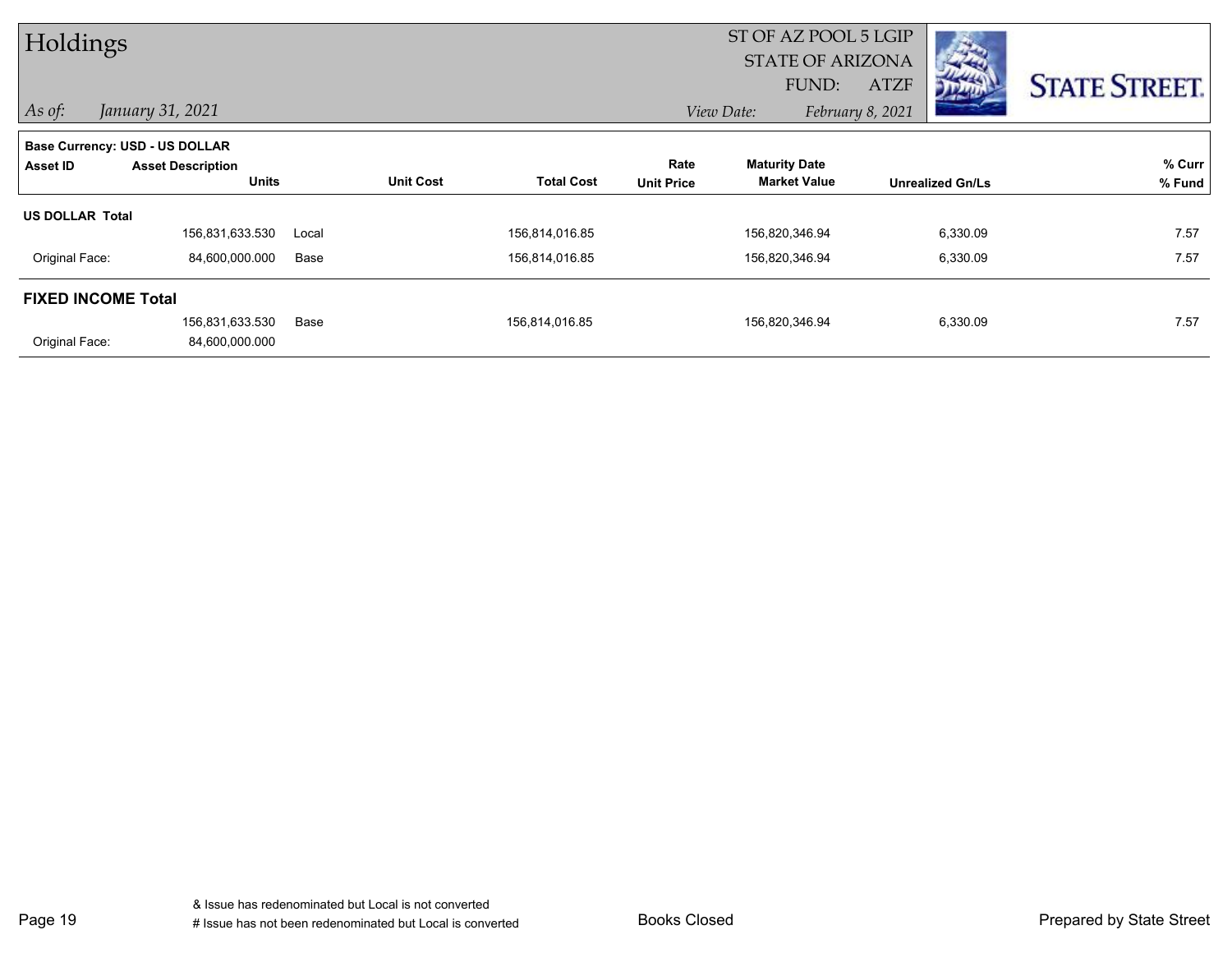| Holdings          |                                          |      |                  |                   |                           | ST OF AZ POOL 5 LGIP<br><b>STATE OF ARIZONA</b><br>FUND: | <b>ATZF</b>      |                         | <b>STATE STREET.</b> |
|-------------------|------------------------------------------|------|------------------|-------------------|---------------------------|----------------------------------------------------------|------------------|-------------------------|----------------------|
| $\vert$ As of:    | January 31, 2021                         |      |                  |                   |                           | View Date:                                               | February 8, 2021 |                         |                      |
|                   | <b>Base Currency: USD - US DOLLAR</b>    |      |                  |                   |                           |                                                          |                  |                         |                      |
| Asset ID          | <b>Asset Description</b><br><b>Units</b> |      | <b>Unit Cost</b> | <b>Total Cost</b> | Rate<br><b>Unit Price</b> | <b>Maturity Date</b><br><b>Market Value</b>              |                  | <b>Unrealized Gn/Ls</b> | % Curr<br>% Fund     |
| <b>FUND Total</b> |                                          |      |                  |                   |                           |                                                          |                  |                         |                      |
| Original Face:    | 2,072,206,928.360<br>84,600,000.000      | Base |                  | 2,071,733,093.30  |                           | 2,071,792,622.99                                         |                  | 59,529.69               | 100.00               |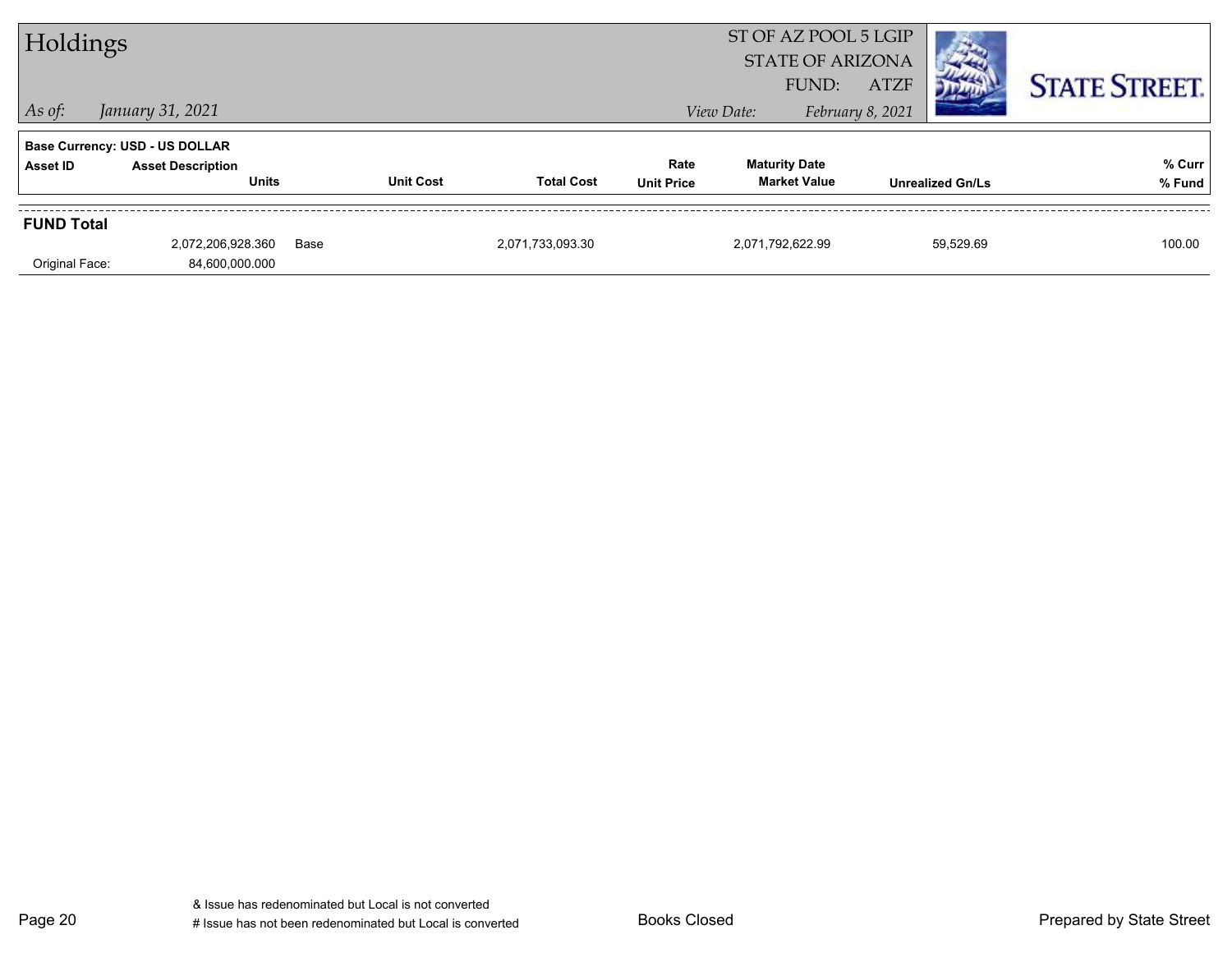## Holdings

## Currency Summary

*As of: January 31, 2021*

## ST OF AZ POOL 5 LGIP STATE OF ARIZONAATZF FUND:



*View Date:February 8, 2021*

## **Base Currency:USD - US DOLLAR**

|                        |                   |       |                   |                     | % Currency |                         |                          |                           |
|------------------------|-------------------|-------|-------------------|---------------------|------------|-------------------------|--------------------------|---------------------------|
|                        | <b>Units</b>      |       | <b>Total Cost</b> | <b>Market Value</b> | % Fund     | <b>Unreal Sec Gn/Ls</b> | <b>Unreal Curr Gn/Ls</b> | <b>Total Unreal Gn/Ls</b> |
| <b>US DOLLAR</b>       |                   |       |                   |                     |            |                         | Exchange Rate:           | 1.000000                  |
| <b>CASH</b>            |                   |       |                   |                     |            |                         |                          |                           |
|                        | 15,001,669.720    | Local | 15,001,669.72     | 15,001,669.72       | 0.72       | 0.00                    |                          | 0.00                      |
|                        |                   | Base  | 15,001,669.72     | 15,001,669.72       | 0.72       | 0.00                    | 0.00                     | 0.00                      |
| <b>CASH EQUIVALENT</b> |                   |       |                   |                     |            |                         |                          |                           |
|                        | 1,900,373,625.110 | Local | 1,899,917,406.73  | 1,899,970,606.33    | 91.71      | 53,199.60               |                          | 53,199.60                 |
|                        |                   | Base  | 1,899,917,406.73  | 1,899,970,606.33    | 91.71      | 53,199.60               | 0.00                     | 53,199.60                 |
| <b>FIXED INCOME</b>    |                   |       |                   |                     |            |                         |                          |                           |
|                        | 156,831,633.530   | Local | 156,814,016.85    | 156,820,346.94      | 7.57       | 6,330.09                |                          | 6,330.09                  |
| Original Face:         | 84,600,000.000    | Base  | 156,814,016.85    | 156,820,346.94      | 7.57       | 6,330.09                | 0.00                     | 6,330.09                  |
| <b>US DOLLAR Total</b> |                   |       |                   |                     |            |                         |                          |                           |
|                        | 2,072,206,928.360 | Local | 2,071,733,093.30  | 2,071,792,622.99    | 100.00     | 59,529.69               |                          | 59,529.69                 |
| Original Face:         | 84,600,000.000    | Base  | 2,071,733,093.30  | 2,071,792,622.99    | 100.00     | 59,529.69               | 0.00                     | 59,529.69                 |
| <b>FUND Total</b>      |                   |       |                   |                     |            |                         |                          |                           |
|                        | 2,072,206,928.360 | Base  | 2,071,733,093.30  | 2,071,792,622.99    | 100.00     | 59,529.69               | 0.00                     | 59,529.69                 |
| Original Face:         | 84,600,000.000    |       |                   |                     |            |                         |                          |                           |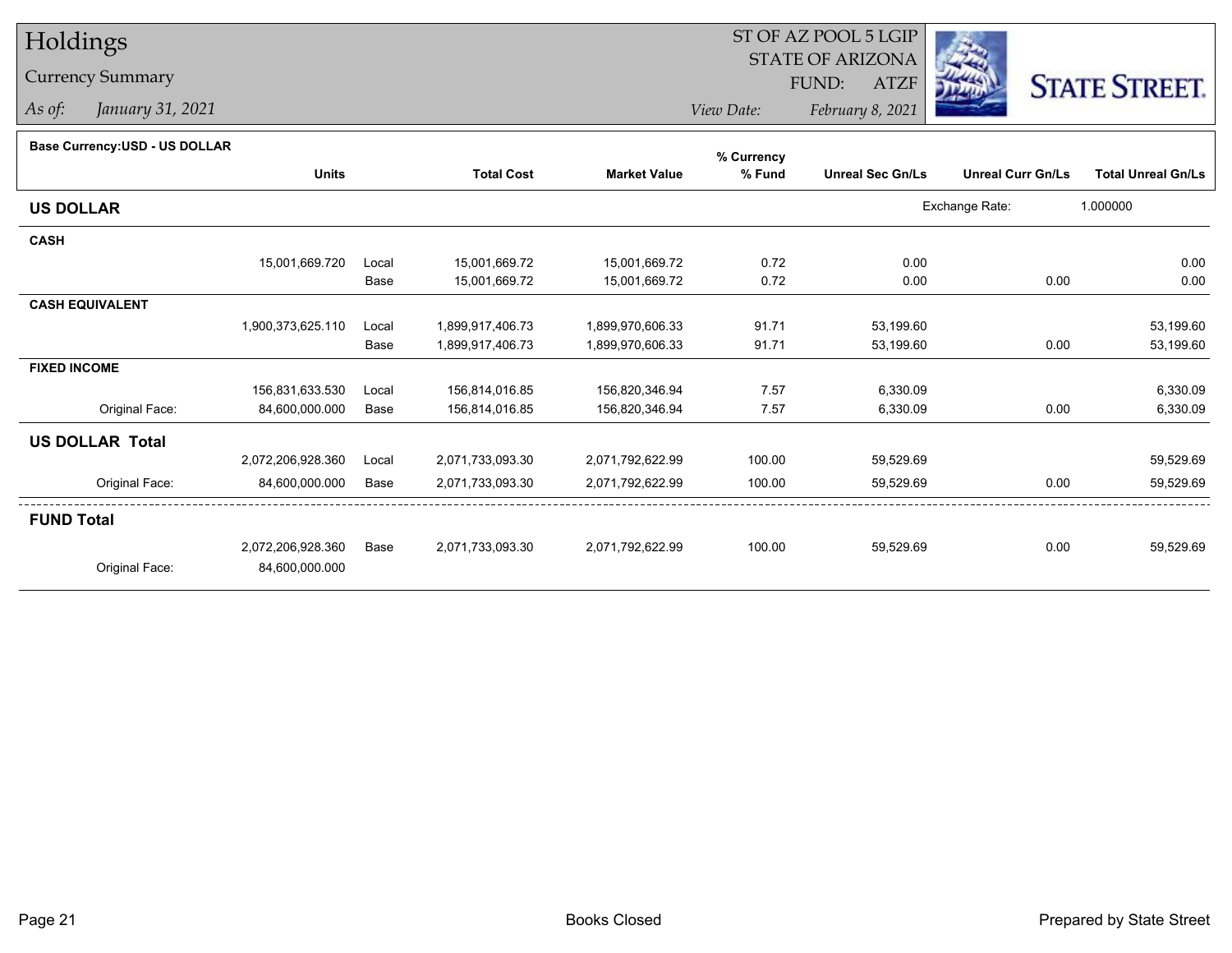| Holdings             |                                       |                   |                     |            | ST OF AZ POOL 5 LGIP<br><b>STATE OF ARIZONA</b> |                          |                           |
|----------------------|---------------------------------------|-------------------|---------------------|------------|-------------------------------------------------|--------------------------|---------------------------|
| <b>Asset Summary</b> |                                       |                   |                     |            | FUND:<br><b>ATZF</b>                            |                          | <b>STATE STREET.</b>      |
| As of:               | January 31, 2021                      |                   |                     | View Date: | February 8, 2021                                |                          |                           |
|                      | <b>Base Currency: USD - US DOLLAR</b> |                   |                     |            |                                                 |                          |                           |
|                      | <b>Units</b>                          | <b>Total Cost</b> | <b>Market Value</b> | % Fund     | <b>Unreal Sec Gn/Ls</b>                         | <b>Unreal Curr Gn/Ls</b> | <b>Total Unreal Gn/Ls</b> |
| <b>CASH</b>          |                                       |                   |                     |            |                                                 |                          |                           |
| <b>US DOLLAR</b>     | 15,001,669.720                        | 15,001,669.72     | 15,001,669.72       | 0.72       | 0.00                                            | 0.00                     | 0.00                      |
| <b>CASH Total</b>    | 15,001,669.720                        | 15,001,669.72     | 15,001,669.72       | 0.72       | 0.00                                            | 0.00                     | 0.00                      |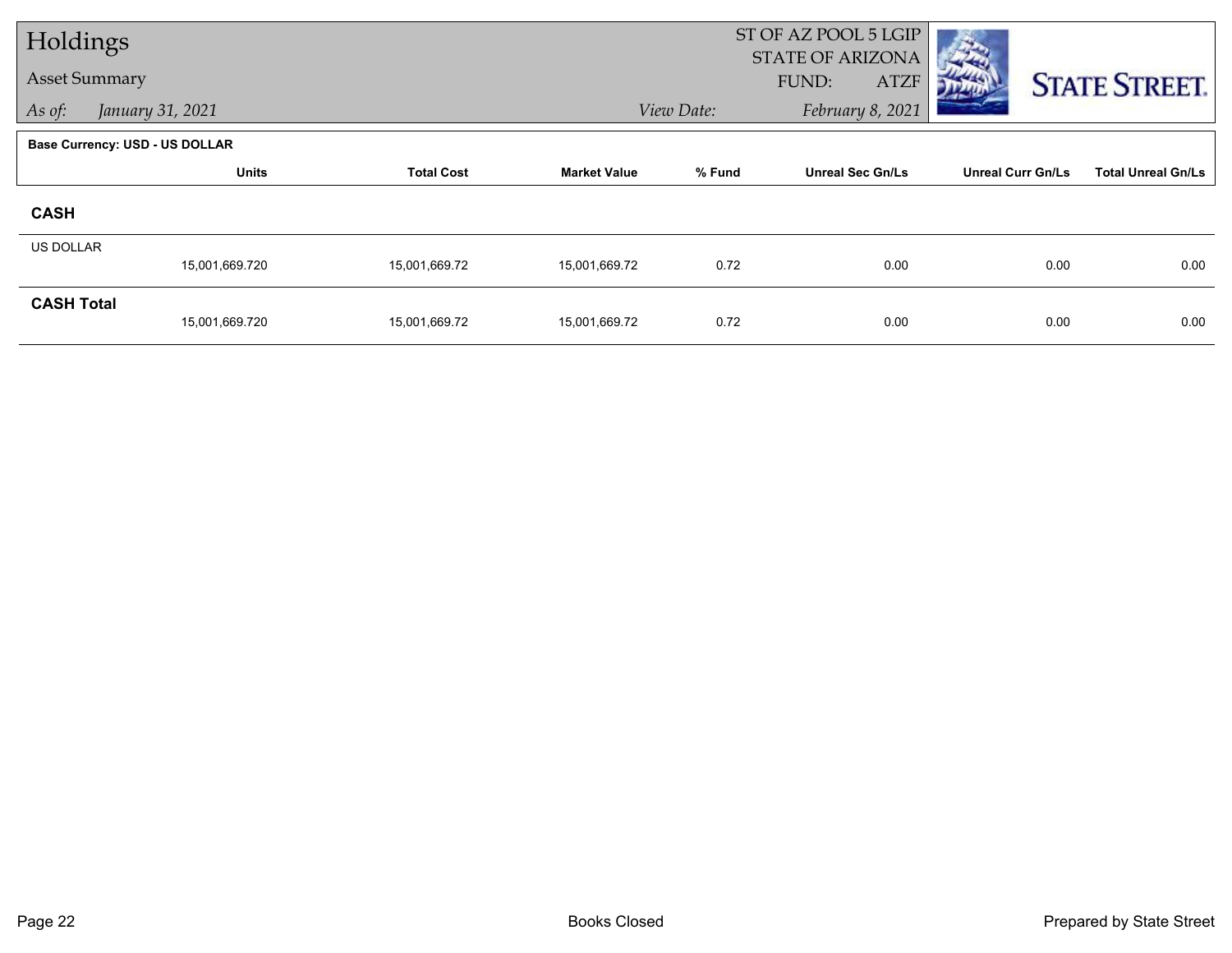| Holdings             |                                                   |                   |                     |            | ST OF AZ POOL 5 LGIP<br><b>STATE OF ARIZONA</b> |                          |                           |
|----------------------|---------------------------------------------------|-------------------|---------------------|------------|-------------------------------------------------|--------------------------|---------------------------|
| <b>Asset Summary</b> |                                                   |                   |                     |            | FUND:<br><b>ATZF</b>                            |                          | <b>STATE STREET.</b>      |
| As of:               | January 31, 2021                                  |                   |                     | View Date: | February 8, 2021                                |                          |                           |
|                      | <b>Base Currency: USD - US DOLLAR</b>             |                   |                     |            |                                                 |                          |                           |
|                      | <b>Units</b>                                      | <b>Total Cost</b> | <b>Market Value</b> | % Fund     | <b>Unreal Sec Gn/Ls</b>                         | <b>Unreal Curr Gn/Ls</b> | <b>Total Unreal Gn/Ls</b> |
|                      | <b>CASH EQUIVALENT</b>                            |                   |                     |            |                                                 |                          |                           |
| <b>US DOLLAR</b>     |                                                   |                   |                     |            |                                                 |                          |                           |
|                      | 1,900,373,625.110                                 | 1,899,917,406.73  | 1,899,970,606.33    | 91.71      | 53,199.60                                       | 0.00                     | 53,199.60                 |
|                      | <b>CASH EQUIVALENT Total</b><br>1,900,373,625.110 | 1,899,917,406.73  | 1,899,970,606.33    | 91.71      | 53,199.60                                       | 0.00                     | 53,199.60                 |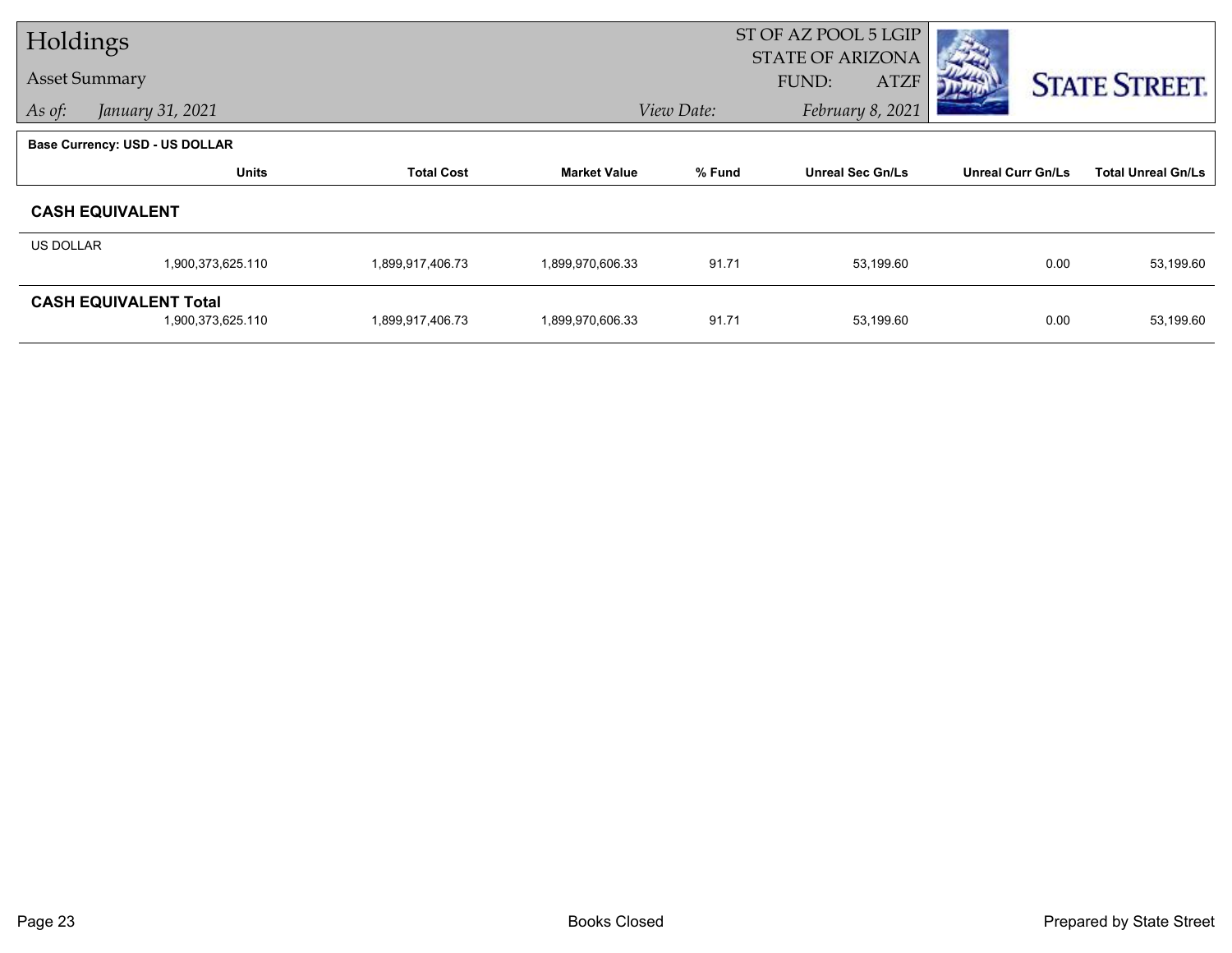| Holdings             |                                              |                   |                     |            | ST OF AZ POOL 5 LGIP                            |                          |                           |
|----------------------|----------------------------------------------|-------------------|---------------------|------------|-------------------------------------------------|--------------------------|---------------------------|
| <b>Asset Summary</b> |                                              |                   |                     |            | <b>STATE OF ARIZONA</b><br>FUND:<br><b>ATZF</b> |                          | <b>STATE STREET.</b>      |
| As of:               | January 31, 2021                             |                   |                     | View Date: | February 8, 2021                                |                          |                           |
|                      | <b>Base Currency: USD - US DOLLAR</b>        |                   |                     |            |                                                 |                          |                           |
|                      | <b>Units</b>                                 | <b>Total Cost</b> | <b>Market Value</b> | % Fund     | <b>Unreal Sec Gn/Ls</b>                         | <b>Unreal Curr Gn/Ls</b> | <b>Total Unreal Gn/Ls</b> |
|                      | <b>FIXED INCOME</b>                          |                   |                     |            |                                                 |                          |                           |
| <b>US DOLLAR</b>     |                                              |                   |                     |            |                                                 |                          |                           |
|                      | 156,831,633.530                              | 156,814,016.85    | 156,820,346.94      | 7.57       | 6,330.09                                        | 0.00                     | 6,330.09                  |
|                      | <b>FIXED INCOME Total</b><br>156,831,633.530 | 156,814,016.85    | 156,820,346.94      | 7.57       | 6,330.09                                        | 0.00                     | 6,330.09                  |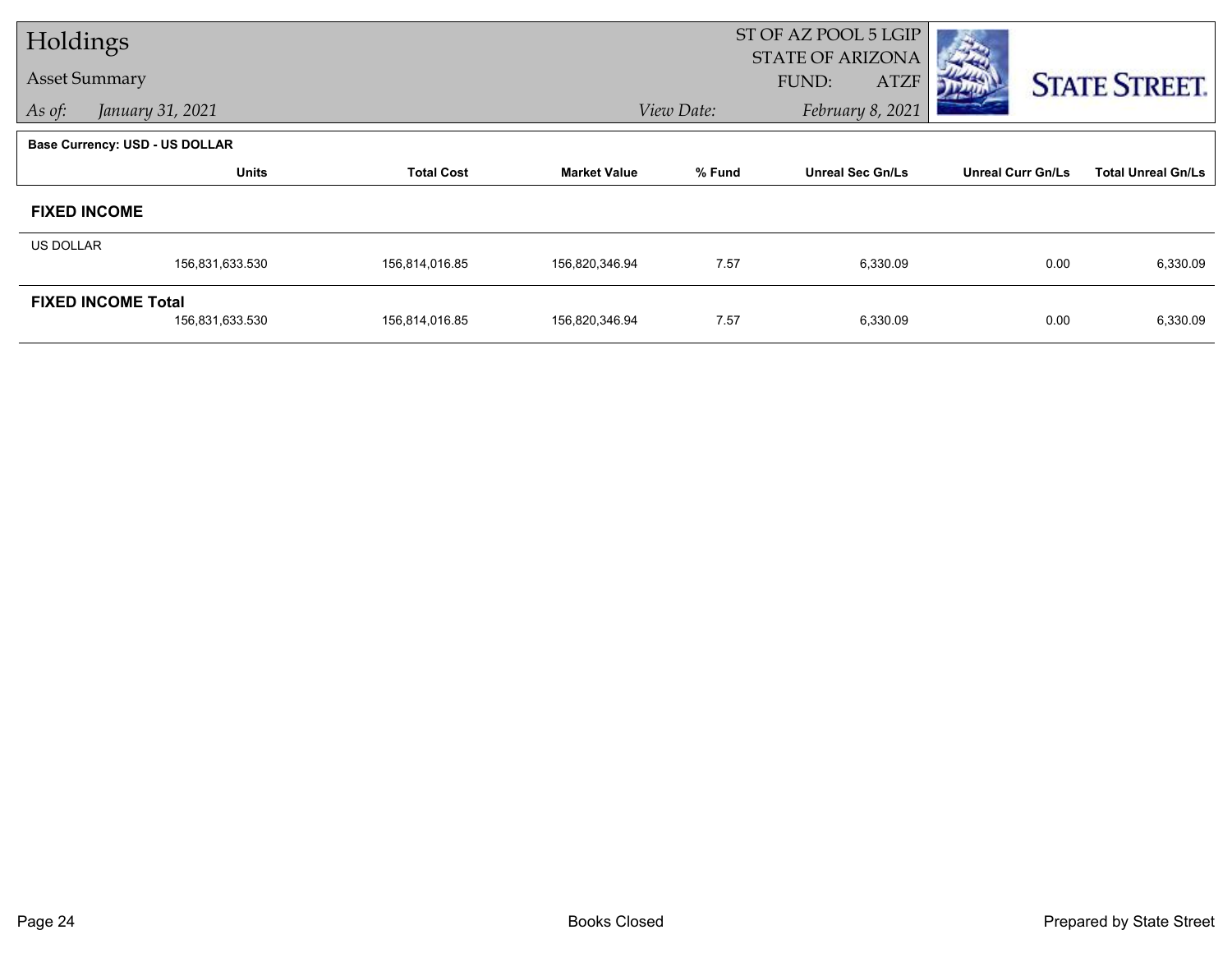| Holdings                              |                      |                   | ST OF AZ POOL 5 LGIP<br><b>STATE OF ARIZONA</b> |                      |                         |                          |                           |  |
|---------------------------------------|----------------------|-------------------|-------------------------------------------------|----------------------|-------------------------|--------------------------|---------------------------|--|
|                                       | <b>Asset Summary</b> |                   |                                                 | FUND:<br><b>ATZF</b> |                         |                          |                           |  |
| As of:                                | January 31, 2021     |                   |                                                 | View Date:           | February 8, 2021        | <b>STATE STREET.</b>     |                           |  |
| <b>Base Currency: USD - US DOLLAR</b> |                      |                   |                                                 |                      |                         |                          |                           |  |
|                                       | <b>Units</b>         | <b>Total Cost</b> | <b>Market Value</b>                             | % Fund               | <b>Unreal Sec Gn/Ls</b> | <b>Unreal Curr Gn/Ls</b> | <b>Total Unreal Gn/Ls</b> |  |
| <b>FUND Total</b>                     |                      |                   |                                                 |                      |                         |                          |                           |  |
|                                       | 2.072.206.928.360    | 2,071,733,093.30  | 2.071.792.622.99                                | 100.00               | 59.529.69               | 0.00                     | 59.529.69                 |  |